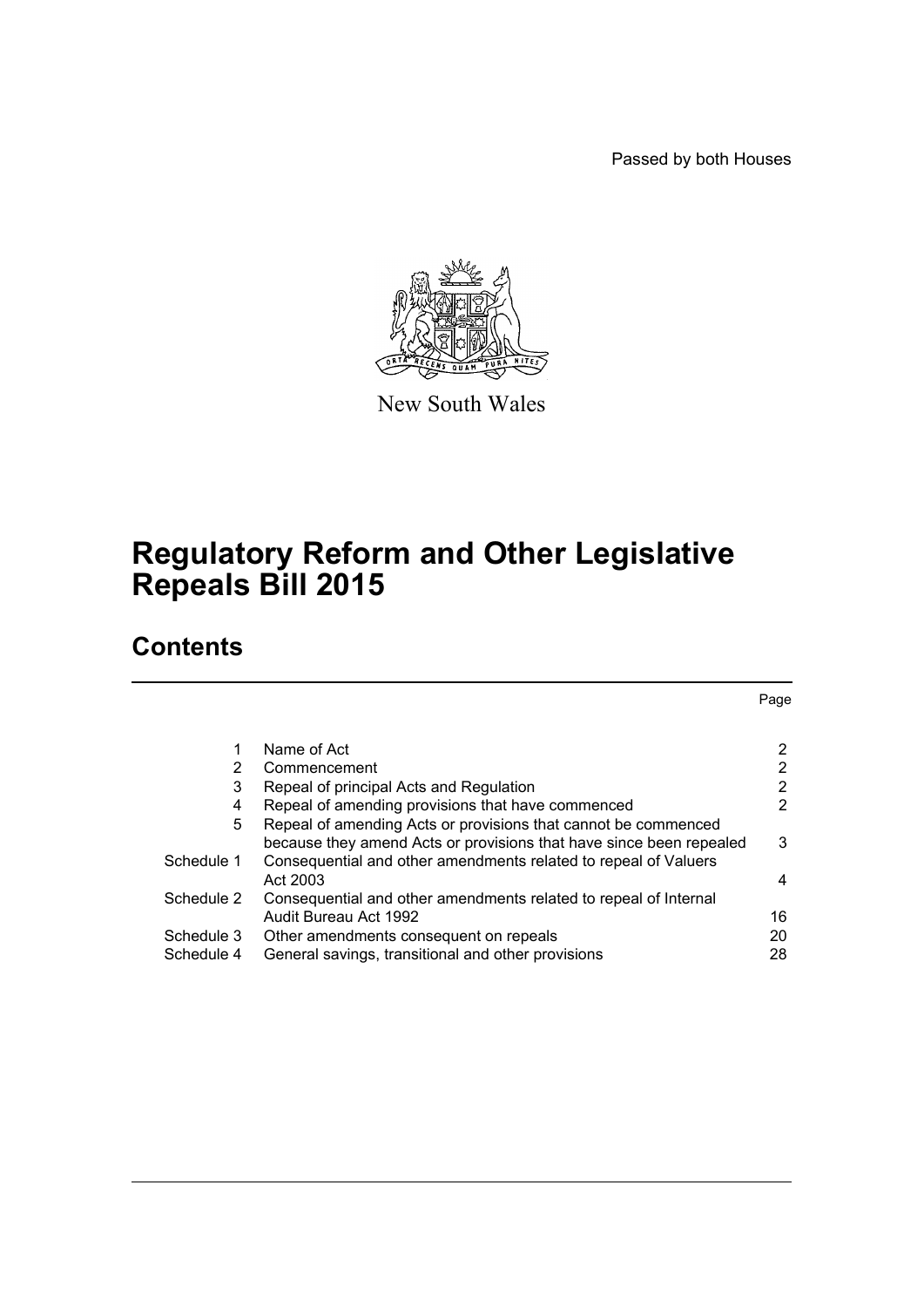*I certify that this public bill, which originated in the Legislative Assembly, has finally passed the Legislative Council and the Legislative Assembly of New South Wales.*

> *Clerk of the Legislative Assembly. Legislative Assembly, Sydney,* , 2015



New South Wales

# **Regulatory Reform and Other Legislative Repeals Bill 2015**

Act No , 2015

An Act to repeal certain Acts for the purpose of regulatory reform; to repeal certain other Acts and instruments for the purpose of statute law revision; and to make certain savings.

See also the *Occupational Licensing National Law Repeal Act 2015*.

*I have examined this bill and find it to correspond in all respects with the bill as finally passed by both Houses.*

*Assistant Speaker of the Legislative Assembly.*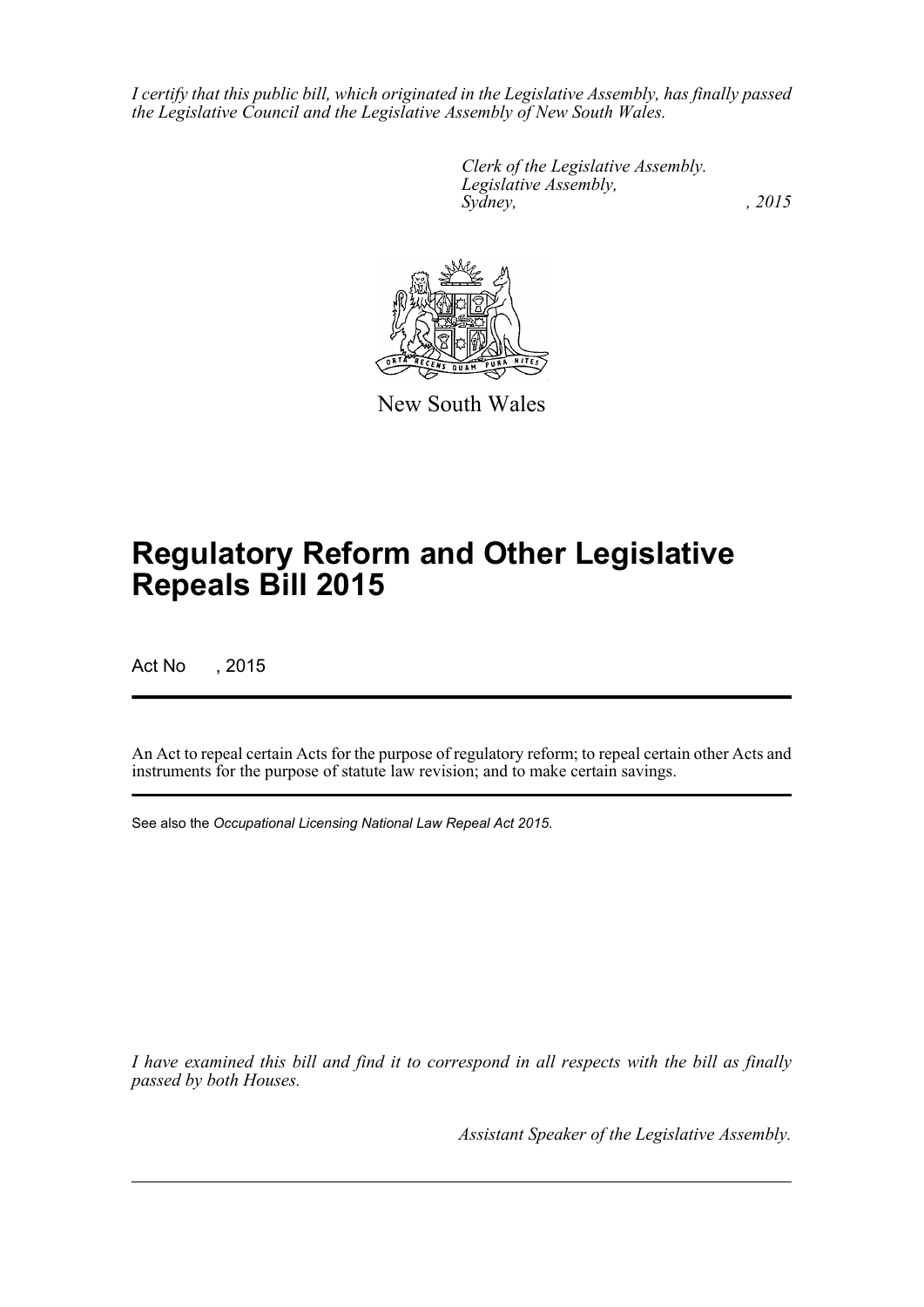Regulatory Reform and Other Legislative Repeals Bill 2015 [NSW]

#### <span id="page-2-0"></span>**The Legislature of New South Wales enacts:**

#### **1 Name of Act**

This Act is the *Regulatory Reform and Other Legislative Repeals Act 2015*.

#### <span id="page-2-1"></span>**2 Commencement**

- (1) This Act commences on the date of assent to this Act, except as otherwise provided by this section.
- (2) Section 3 (g) and (q)–(s) and Schedules 1, 2.1, 2.2, 2.4 [1] and 2.5–2.7 commence on a day or days to be appointed by proclamation.

#### <span id="page-2-2"></span>**3 Repeal of principal Acts and Regulation**

The following Acts (or provisions of Acts) and Regulation are repealed:

- (a) *Appropriation Act 2014* No 34,
- (b) *Appropriation (Budget Variations) Act 2014* No 35,
- (c) *Appropriation (Parliament) Act 2014* No 36,
- (d) *Forestry (Darling Mills State Forest Revocation) Act 2005* No 2,
- (e) *HomeFund Restructuring Act 1993* No 112,
- (f) sections 3A and 3B and Parts 2, 3, 4 and 5 (except for section 24 (1)) of the *Insurance Protection Tax Act 2001* No 40,
- (g) *Internal Audit Bureau Act 1992* No 20,
- (h) *Land Acquisition (Charitable Institutions) Act 1946* No 55,
- (i) *Lane Cove National Park (Sugarloaf Point Additions) Act 1996* No 71,
- (j) *National Parks and Wildlife (Adjustment of Areas) Act 2005* No 27,
- (k) *State Revenue and Other Legislation Amendment (Budget Measures) Act 2013* No 50,
- (l) *Statute Law (Miscellaneous Provisions) Act 2015* No 15,
- (m) *Succession to the Crown (Request) Act 2013* No 53,
- (n) *Sydney Entertainment Centre Act 1980* No 135,
- (o) *Transfer of Records Act 1923* No 14,
- (p) *University of Sydney (Law School Site) Act 1967* No 26,
- (q) *Valuers Act 2003* No 4,
- (r) *Valuers Regulation 2010*,
- (s) *West Scholarships Act 1930* No 19.

#### <span id="page-2-3"></span>**4 Repeal of amending provisions that have commenced**

The following provisions of Acts or an instrument are repealed:

| Act or instrument                                                        | <b>Provisions repealed</b>                                                 |
|--------------------------------------------------------------------------|----------------------------------------------------------------------------|
| <b>Environmental Planning and Assessment</b><br>Amendment Act 2008 No 36 | Schedule 5.1                                                               |
| <i>Marine Safety Act 1998</i> No 121                                     | Schedule 3.7 [15]                                                          |
| Public Health (Tobacco) Act 2008 No 94                                   | Schedule 2                                                                 |
| State Environmental Planning Policy (Affordable<br>Rental Housing) 2009  | Schedule 3.1, 3.2 [1] and [5], 3.3 [1]<br>and [5], 3.5–3.10, 3.12 and 3.13 |
|                                                                          |                                                                            |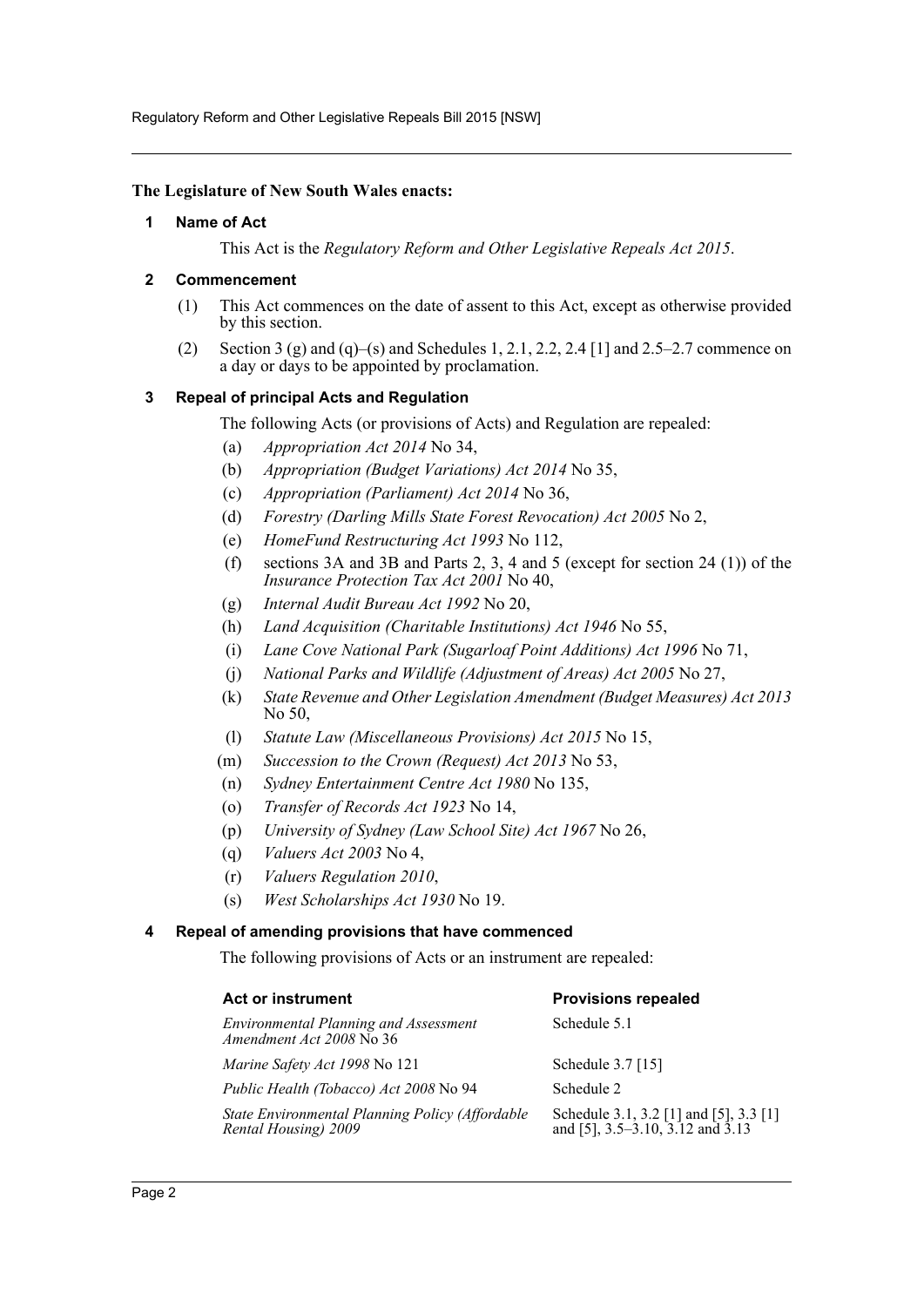| <b>Act or instrument</b>                  | <b>Provisions repealed</b> |
|-------------------------------------------|----------------------------|
| <i>Water Management Act 2000 No 92</i>    | Schedule 8.30 [4]          |
| Water Management Amendment Act 2008 No 73 | Schedule 4 [7]             |

#### <span id="page-3-0"></span>**5 Repeal of amending Acts or provisions that cannot be commenced because they amend Acts or provisions that have since been repealed**

The following Act or provisions of Acts are repealed:

| Act                                                                                      | <b>Provisions repealed</b>                                  |
|------------------------------------------------------------------------------------------|-------------------------------------------------------------|
| <b>Environmental Planning and Assessment</b><br>Amendment Act 2008 No 36                 | Schedule $2.1$ [14]                                         |
| Licensing and Registration (Uniform Procedures)<br><i>Act 2002</i> No 28                 | Schedule 4, Part 4                                          |
| National Parks and Wildlife Amendment (Jenolan<br>Caves Reserves) Act 2005 No 83         | Schedule 2.2                                                |
| <b>Parliamentary Electorates and Elections</b><br>Amendment Act 2006 No 68               | Schedule 19.2, 19.3, 19.8, 19.11,<br>19.13, 19.23 and 19.28 |
| Workers Compensation Legislation Amendment<br>(Miscellaneous Provisions) Act 2005 No 113 | Whole Act                                                   |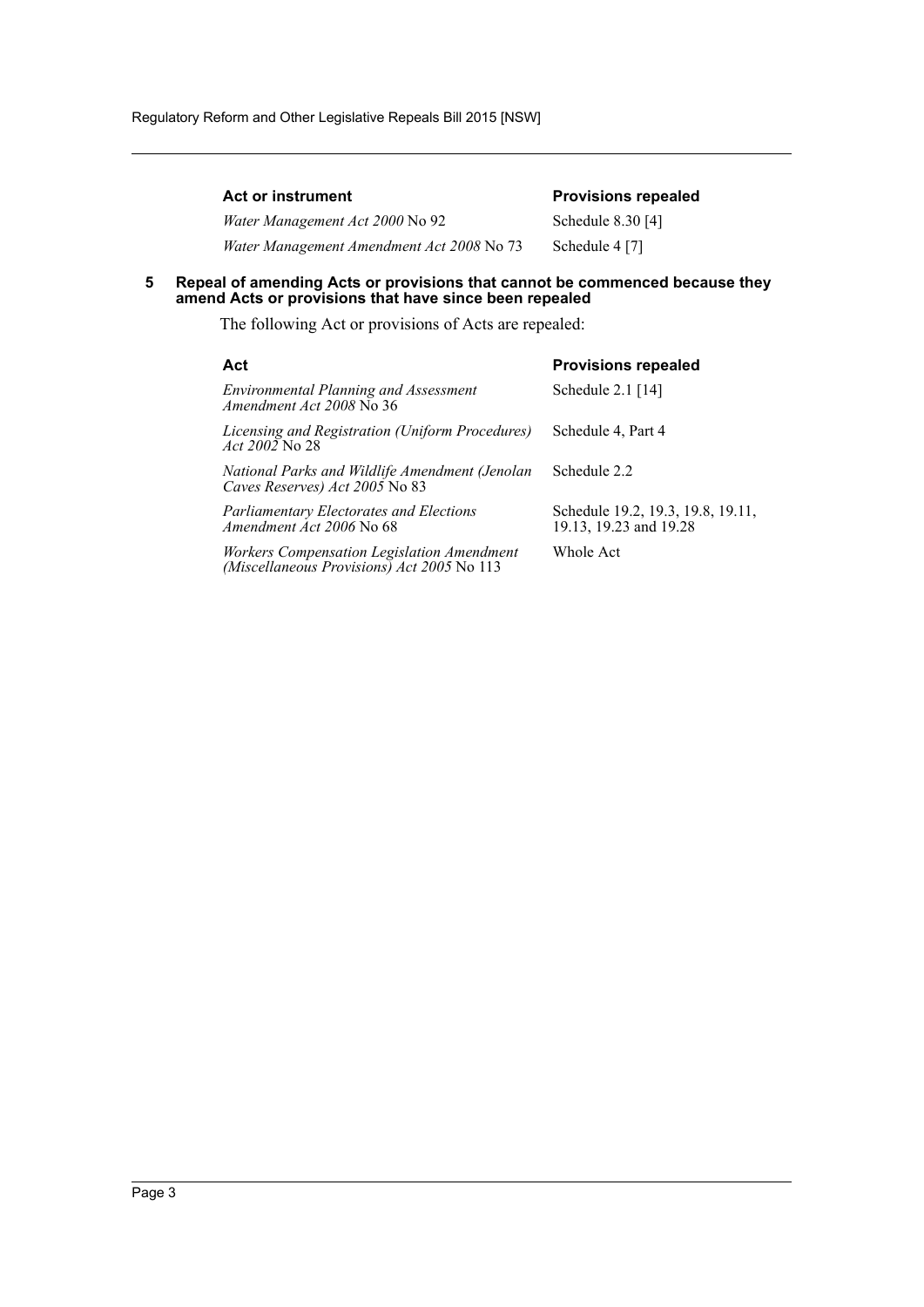## <span id="page-4-0"></span>**Schedule 1 Consequential and other amendments related to repeal of Valuers Act 2003**

## **1.1 Aboriginal Land Rights Act 1983 No 42**

#### **[1] Section 38 Purchase, lease etc of property**

Omit section 38 (1A) (a). Insert instead:

(a) the purchase price for the land is not more than 5% above the market value of the land, as assessed by a qualified valuer who is appointed by the Local Aboriginal Land Council, or

#### **[2] Section 38 (6)**

Omit the subsection. Insert instead:

- (6) Subject to the regulations, a reference in this section to a *qualified valuer* is a reference to a person who:
	- (a) has membership of the Australian Valuers Institute (other than associate or student membership), or
	- (b) has membership of the Australian Property Institute (other than student or provisional membership), acquired in connection with his or her occupation as a valuer, or
	- (c) has membership of the Royal Institution of Chartered Surveyors as a chartered valuer, or
	- (d) is of a class prescribed by the regulations.

## **1.2 Civil and Administrative Tribunal Act 2013 No 2**

#### **Schedule 5 Occupational Division**

Omit "*Valuers Act 2003*" from clause 4 (1).

#### **1.3 Community Land Development Act 1989 No 201**

#### **[1] Section 3 Definitions**

Omit the definition of *registered valuer* from section 3 (1).

Insert in alphabetical order:

*qualified valuer* means (subject to the regulations) a person who:

- (a) has membership of the Australian Valuers Institute (other than associate or student membership), or
- (b) has membership of the Australian Property Institute (other than student or provisional membership), acquired in connection with his or her occupation as a valuer, or
- (c) has membership of the Royal Institution of Chartered Surveyors as a chartered valuer, or
- (d) is of a class prescribed by the regulations.

#### **[2] Schedule 8, clause 2 (2) (a) and Schedule 11, clauses 2 (b), 4 (c) and 6 (b)**

Omit "registered valuer" wherever occurring. Insert instead "qualified valuer".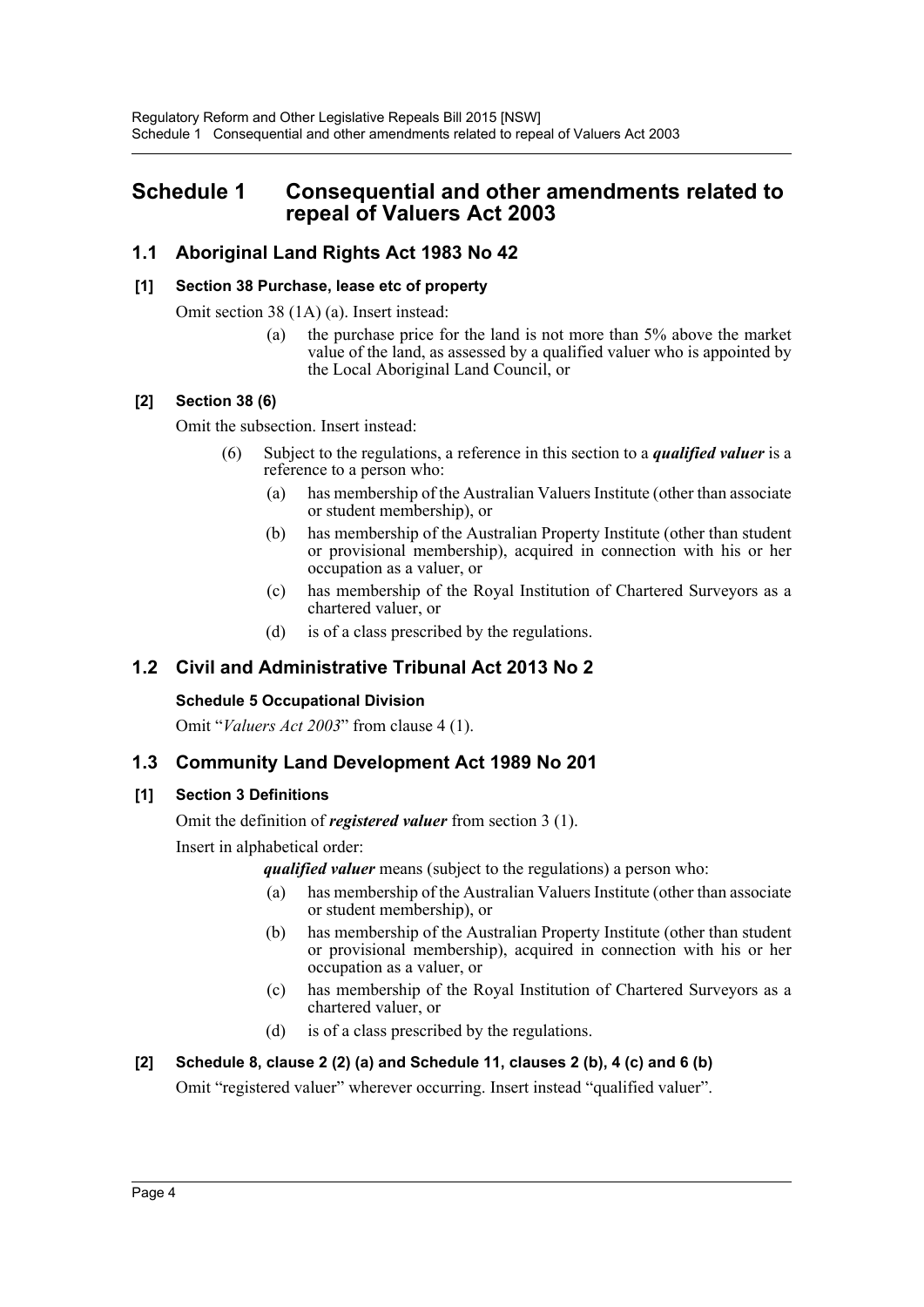#### **[3] Schedule 12 Transitional provisions**

Insert "or any other Act that amends this Act" after "this Act" in clause 1 (1).

## **1.4 Community Land Development Regulation 2007**

#### **Clauses 8 (5) (b), 9 (f), 15 (10), 21 (10) and 27 (10)**

Omit "registered valuer" wherever occurring. Insert instead "qualified valuer".

## **1.5 Community Land Management Act 1989 No 202**

#### **[1] Section 3 Definitions**

Omit the definition of *registered valuer* from section 3 (1).

#### **[2] Section 39 Insurance against damage or destruction**

Omit section 39 (1A). Insert instead:

(1A) Any such building or structure is to be insured for not less than the amount determined in accordance with the regulations.

### **[3] Section 39A Valuations to be obtained for the purposes of insurance**

Omit the section.

#### **[4] Section 78 Order by Tribunal substituting schedule of unit entitlements**

Omit "different registered valuer" from section 78 (2) (a).

Insert instead "different valuer who is a qualified valuer".

#### **[5] Section 78 (4)**

Omit "registered valuer". Insert instead "qualified valuer".

## **[6] Section 78 (7)**

Insert after section 78 (6):

(7) In this section: *qualified valuer* has the same meaning as it has in the *Community Land Development Act 1989*.

#### **[7] Schedule 7 Savings, transitional and other provisions**

Insert at the end of clause 1 (1): any other Act that amends this Act

## **1.6 Community Land Management Regulation 2007**

**Clause 18 Valuations to be obtained for insurance purposes** Omit the clause.

## **1.7 Conveyancing Act 1919 No 6**

#### **[1] Section 131 Costs and expenses**

Omit "registered valuer (within the meaning of the *Valuers Act 2003*)". Insert instead "valuer".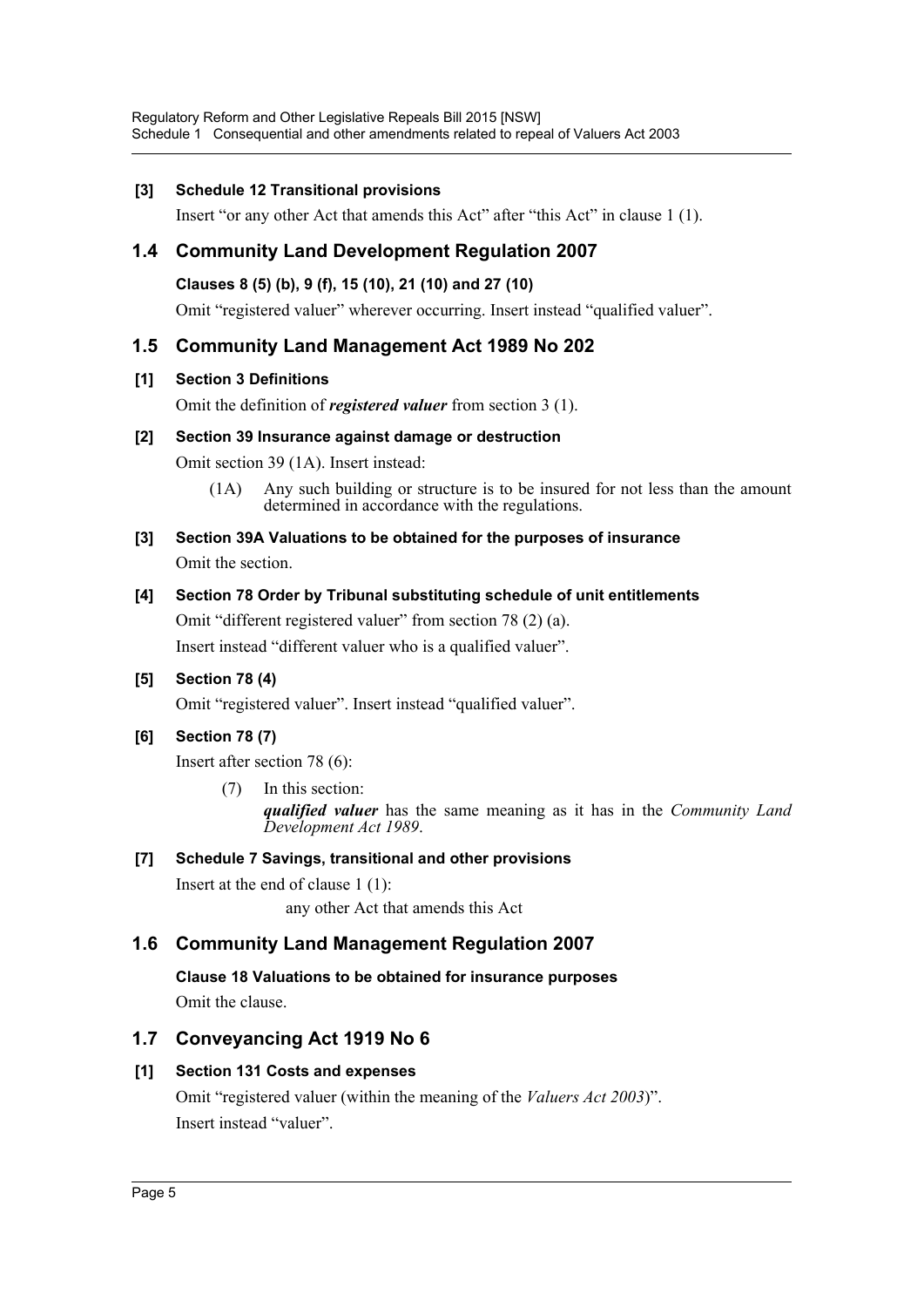#### **[2] Schedule 9 Savings, transitional and other provisions**

Insert at the end of clause 1 (1): any other Act that amends this Act

### **1.8 Duties Act 1997 No 123**

#### **[1] Section 305 Valuation of property**

Omit section 305 (1). Insert instead:

- (1) The Chief Commissioner may, for the purpose of determining whether a person is liable for duty or determining a person's liability for duty:
	- (a) require the person, by notice in writing given to the person, to provide any evidence of the value of property that the Chief Commissioner considers appropriate, or
	- (b) obtain a valuation of property from a person the Chief Commissioner is satisfied is suitably qualified to provide evidence of the value of property, or
	- (c) rely on a valuation of property prepared for any purpose by a person the Chief Commissioner is satisfied is suitably qualified to provide evidence of the value of property.

#### **[2] Section 305 (2)**

Insert "other" after "or".

**[3] Section 305 (4)**

Omit the subsection.

## **1.9 Election Funding, Expenditure and Disclosures Regulation 2009**

#### **Clause 37 Determination of value of property disposed of**

Omit clause 37 (1). Insert instead:

(1) The Authority may, if it is of the opinion that the value of property disposed of has not been correctly stated, appoint or approve persons to assess the value of the property who have, for a period of (or for periods totalling not less than) 5 years, been engaged in making valuations of property of the same kind as that property.

## **1.10 Encroachment of Buildings Act 1922 No 23**

#### **[1] Section 3 Encroachments**

Omit section 3 (4). Insert instead:

- (4) The Court may refer any question involved in proceedings on the application to:
	- (a) any registered land surveyor (within the meaning of the *Surveying and Spatial Information Act 2002*), or
	- (b) any valuer.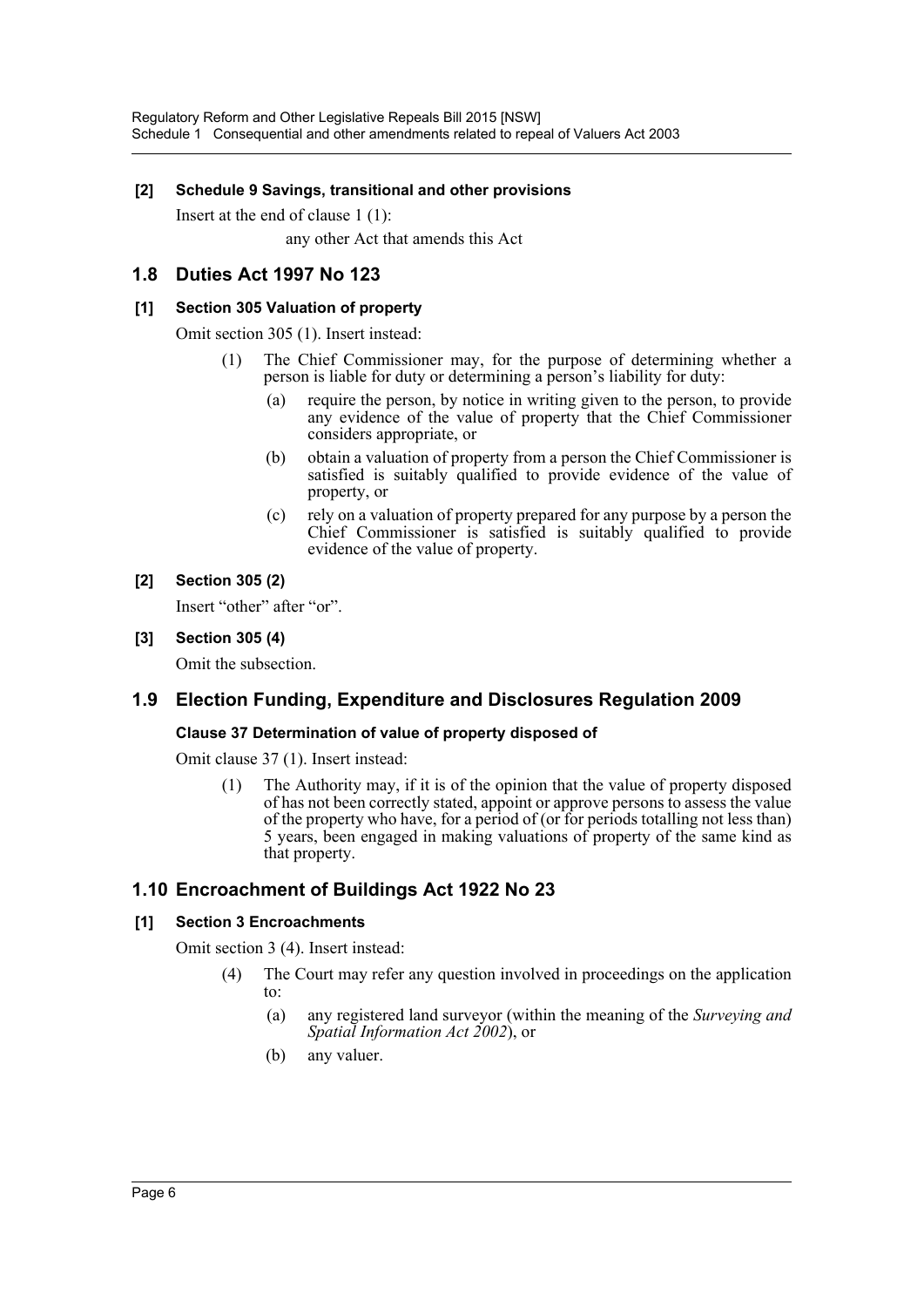#### **[2] Schedule 1 Savings and transitional provisions**

Insert before clause 1:

#### **1A Regulations**

- (1) The regulations may contain provisions of a savings or transitional nature consequent on the enactment of any Act that amends this Act.
- (2) Any such provision may, if the regulations so provide, take effect from the date of assent to the Act concerned or a later date.
- (3) To the extent to which any such provision takes effect from a date that is earlier than the date of its publication on the NSW legislation website, the provision does not operate so as:
	- (a) to affect, in a manner prejudicial to any person (other than the State or an authority of the State), the rights of that person existing before the date of its publication, or
	- (b) to impose liabilities on any person (other than the State or an authority of the State) in respect of anything done or omitted to be done before the date of its publication.

#### **1.11 Fair Trading Act 1987 No 68**

#### **[1] Section 25I Functions**

Omit ", valuing" from paragraph (a) of the definition of *property services industry* in section  $25I(2)$ .

#### **[2] Section 25I (2), definition of "property services industry"**

Omit "or the *Valuers Act 2003*" from paragraph (a).

#### **[3] Schedule 5 Savings and transitional provisions**

Insert after Part 6:

## **Part 7 Provisions consequent on repeal of Valuers Act 2003 by Regulatory Reform and Other Legislative Repeals Act 2015**

#### **42 Definition of "relevant valuer"**

In this Part:

*relevant valuer* means a person who was registered under the *Valuers Act 2003* as a valuer immediately before the repeal of that Act.

#### **43 References to qualified valuers**

- (1) Subject to the regulations, a reference in any Act or regulation to a qualified valuer is taken to include a reference to a relevant valuer.
- (2) Subclause (1) does not apply in relation to a person to whom an order that is in force under this clause applies.
- (3) The Secretary may, by order published in the Gazette, direct that a person who is a relevant valuer is not to be taken to be a qualified valuer under this clause if the Secretary is satisfied that:
	- (a) the person is a disqualified person (within the meaning of the *Valuers Act 2003*, as in force immediately before the repeal of that Act), or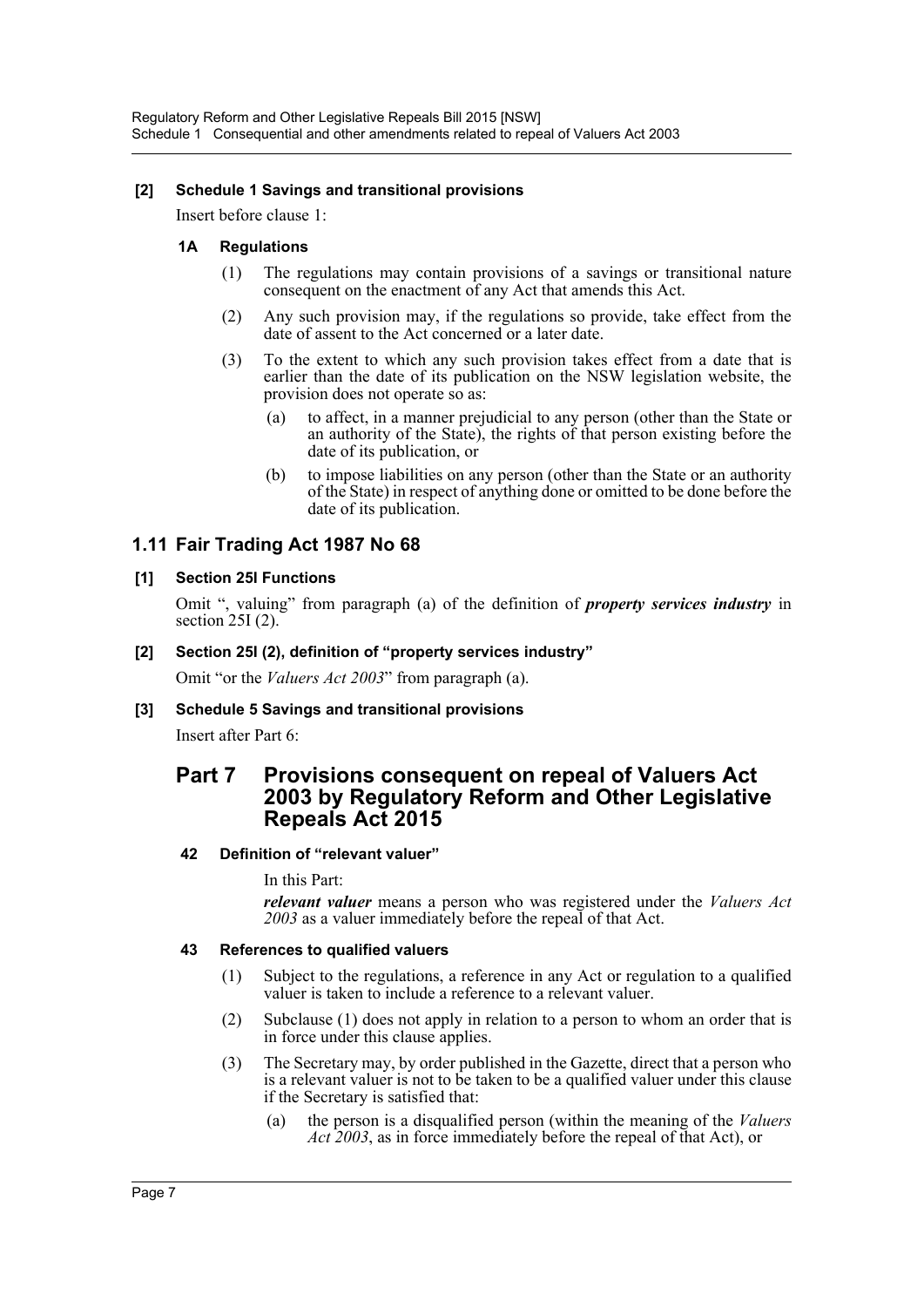- (b) the person was not eligible to be registered and was registered by mistake or as a result of any false representation concerning the person's age or qualifications for registration, or
- (c) any circumstances prescribed by the regulations apply in relation to the person.
- (4) The Secretary may, by notice published in the Gazette, revoke an order under this clause.

#### **44 Conditions and undertakings to continue**

- (1) A relevant valuer must not practise as a valuer in contravention of any restriction on the valuer's practice as a valuer that was in force under the *Valuers Act 2003* immediately before the repeal of that Act. Maximum penalty: 100 penalty units.
- (2) A reference in this clause to a restriction on a valuer's practice is a reference to:
	- (a) a condition imposed under section 11 of the *Valuers Act 2003* on the valuer's registration, or
	- (b) a written undertaking from the valuer accepted by the Secretary under section 18 of that Act.
- (3) The regulations may exempt any of the following from the application of this clause:
	- (a) a relevant valuer or any class of relevant valuers,
	- (b) a condition or any class of conditions,
	- (c) a written undertaking or any class of written undertakings.

#### **45 Expiry of clauses 43 and 44**

Clauses 43 and 44 cease to have effect 3 years after the day on which the *Valuers Act 2003* is repealed.

#### **46 No compensation by State**

- (1) Compensation is not payable by or on behalf of the State because of the repeal of the *Valuers Act 2003* by the *Regulatory Reform and Other Legislative Repeals Act 2015*, or the enactment or operation of Schedule  $\tilde{I}$  to the *Regulatory Reform and Other Legislative Repeals Act 2015*, or for any consequence of that repeal, enactment or operation.
- (2) This clause does not prevent the regulations making provision for or with respect to the refund of any application fees paid under the *Valuers Act 2003* before the repeal of that Act.
- (3) In this clause:

*compensation* includes damages or any other form of monetary compensation. *the State* means the Crown within the meaning of the *Crown Proceedings Act 1988*, and includes any employee or agent of the Crown.

## **1.12 Fines Act 1996 No 99**

#### **Schedule 1 Statutory provisions under which penalty notices issued**

Omit the matter relating to the *Valuers Act 2003*.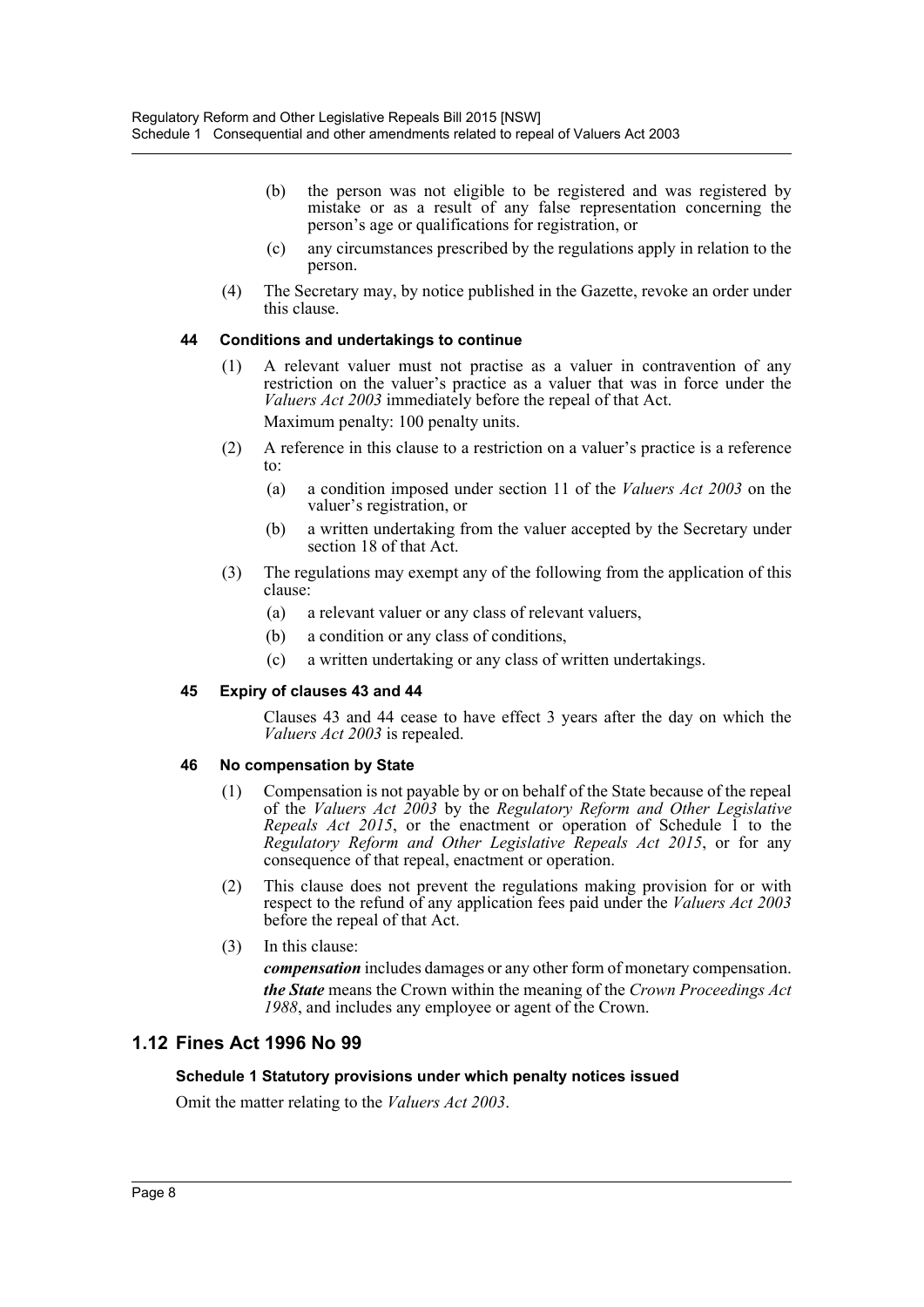## **1.13 First Home Owner Grant (New Homes) Act 2000 No 21**

#### **[1] Section 36A Power to require valuation or other evidence**

Omit section 36A (1). Insert instead:

- (1) For the purposes of determining the total value of a transaction, the Chief Commissioner may do any one or more of the following:
	- (a) require, by written notice, an applicant (or former applicant) for a first home owner grant to provide to the Chief Commissioner any evidence of the value of the property or consideration that the Chief Commissioner considers appropriate,
	- (b) have a valuation made of any property or consideration by a person the Chief Commissioner is satisfied is suitably qualified to provide evidence of the value of property or consideration,
	- (c) adopt any available valuation made of the property or consideration by a person the Chief Commissioner is satisfied is suitably qualified to provide evidence of the value of property or consideration.

#### **[2] Section 36A (2)**

Omit the subsection.

## **1.14 Land Acquisition (Just Terms Compensation) Act 1991 No 22**

#### **[1] Section 59 Loss attributable to disturbance**

Omit paragraph (b) of the definition of *loss attributable to disturbance*. Insert instead:

(b) valuation fees of a qualified valuer reasonably incurred by those persons in connection with the compulsory acquisition of the land (but not fees calculated by reference to the value, as assessed by the valuer, of the land),

#### **[2] Section 59 (2)**

Insert at the end of section 59:

- (2) Subject to the regulations, a reference in this section to a *qualified valuer* is a reference to a person who:
	- (a) has membership of the Australian Valuers Institute (other than associate or student membership), or
	- (b) has membership of the Australian Property Institute (other than student or provisional membership), acquired in connection with his or her occupation as a valuer, or
	- (c) has membership of the Royal Institution of Chartered Surveyors as a chartered valuer, or
	- (d) is of a class prescribed by the regulations.

#### **1.15 Law Enforcement (Powers and Responsibilities) Act 2002 No 103**

#### **Schedule 2 Search warrants under other Acts**

Omit the matter relating to the *Valuers Act 2003*.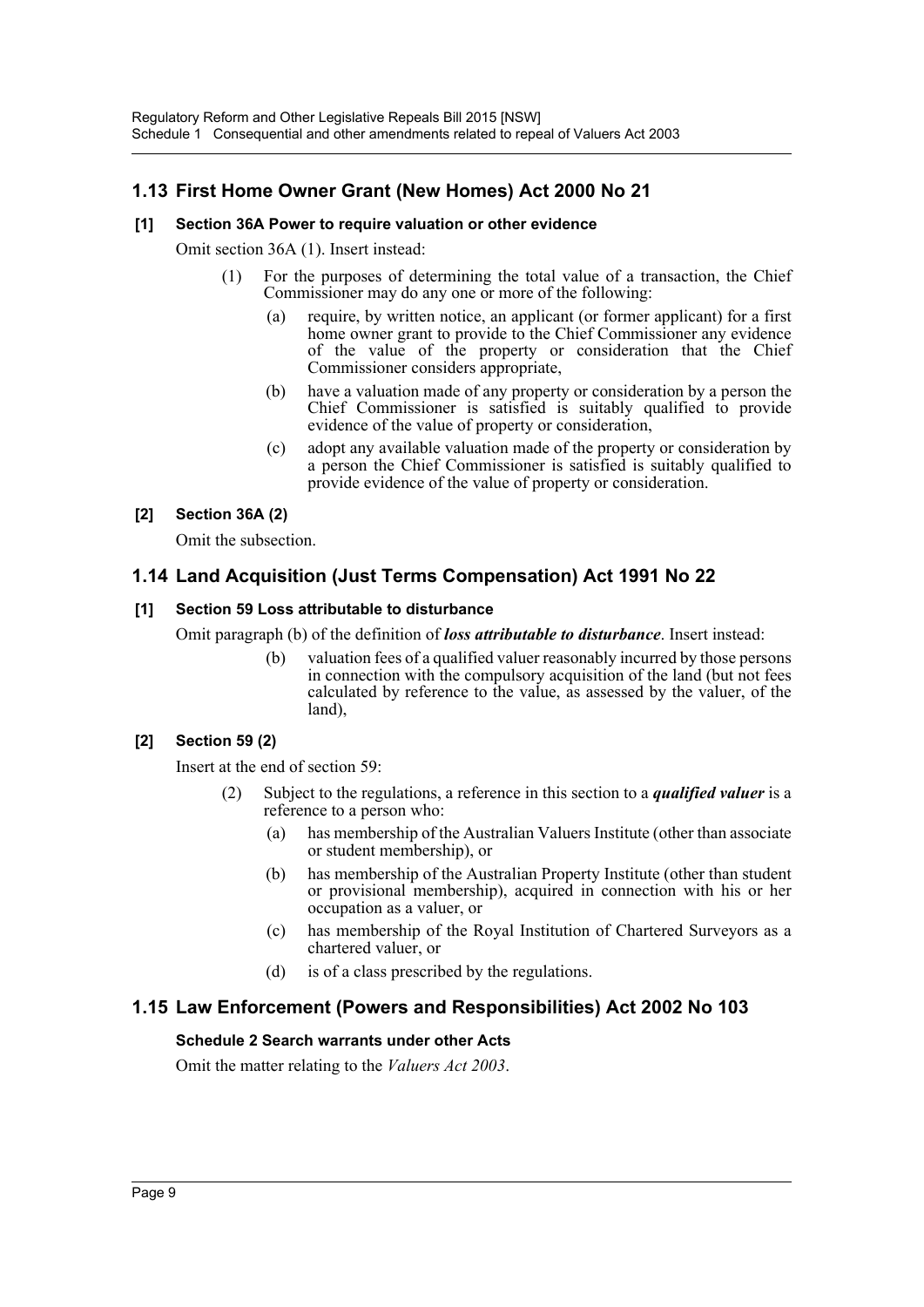## **1.16 Licensing and Registration (Uniform Procedures) Act 2002 No 28**

### **Schedule 2 Registration to which Part 3 of Act applies**

Omit the matter relating to the *Valuers Act 2003* (including the heading).

## **1.17 Mining Regulation 2010**

#### **[1] Clause 47 Objections**

Omit clause 47 (2) (a). Insert instead:

(a) a qualified valuer, or

### **[2] Clause 47 (3)**

Insert after clause 47 (2):

(3) In this clause:

*qualified valuer* means a person who:

- (a) has membership of the Australian Valuers Institute (other than associate or student membership), or
- (b) has membership of the Australian Property Institute (other than student or provisional membership), acquired in connection with his or her occupation as a valuer, or
- (c) has membership of the Royal Institution of Chartered Surveyors as a chartered valuer.

# **[3] Clause 71 Inquiry and report concerning significant improvement claim**

Omit the clause.

## **1.18 Mine Subsidence Compensation Act 1961 No 22**

**[1] Section 13 Purchase of damaged improvements and effecting of remedial works by the Board**

Omit "valuer with the prescribed qualifications" from section 13 (1) (a).

Insert instead "qualified valuer".

#### **[2] Section 13 (3)**

Insert after section 13 (2):

- (3) Subject to the regulations, a reference in this section to a *qualified valuer* is a reference to a person who:
	- (a) has membership of the Australian Valuers Institute (other than associate or student membership), or
	- (b) has membership of the Australian Property Institute (other than student or provisional membership), acquired in connection with his or her occupation as a valuer, or
	- (c) has membership of the Royal Institution of Chartered Surveyors as a chartered valuer, or
	- (d) is of a class prescribed by the regulations.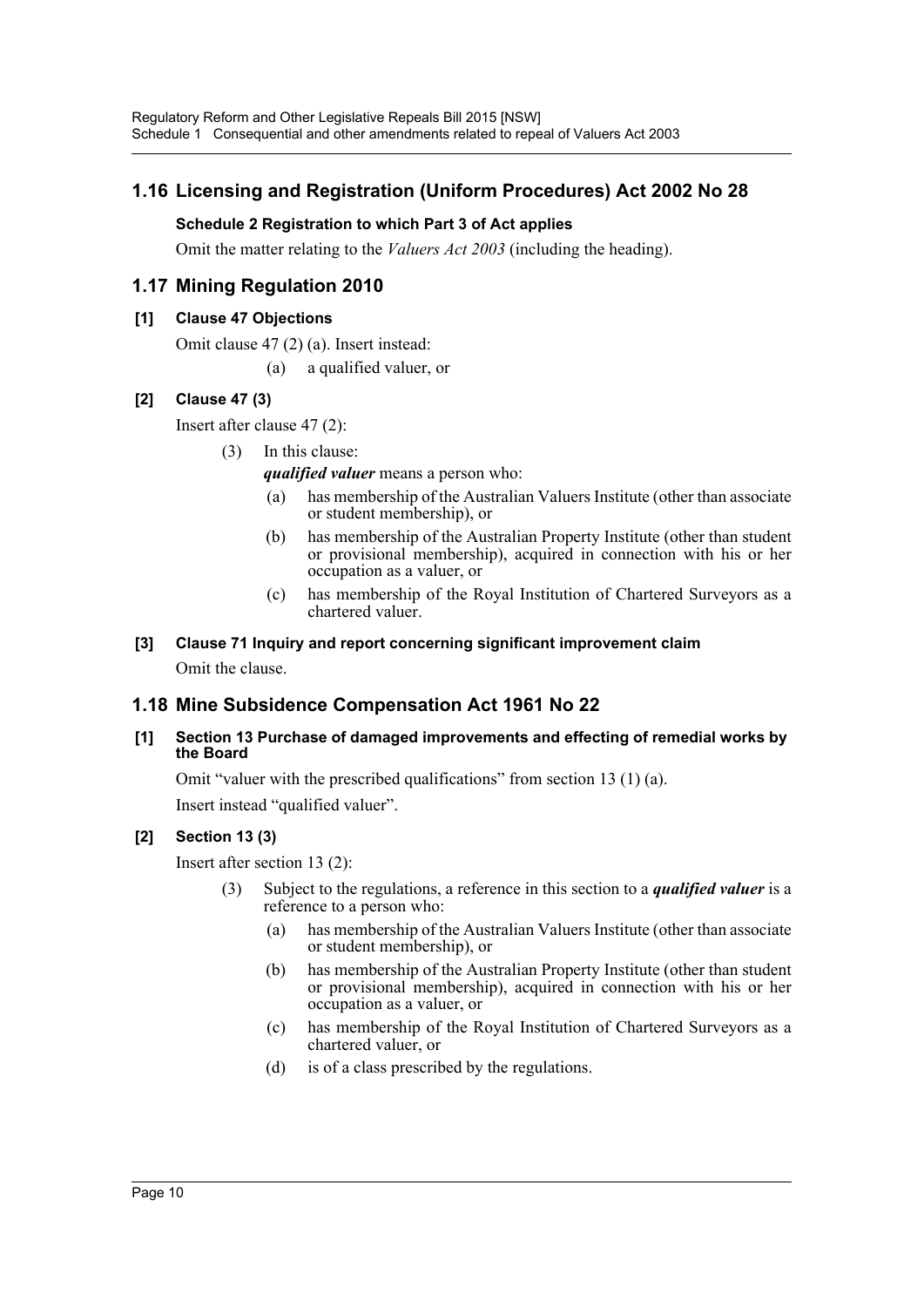## **1.19 Mine Subsidence Compensation Regulation 2012**

**Clause 8 Prescribed qualifications of valuer under section 13 (1) (a)** Omit the clause.

## **1.20 Property, Stock and Business Agents Act 2002 No 66**

**Section 189 Application of money in Statutory Interest Account**

Omit ", the *Valuers Act 2003*" from section 189 (2) (d).

### **1.21 Regional Relocation Grants (Skills Incentive) Act 2011 No 26**

#### **[1] Section 52 Power to require valuation or other evidence**

Omit section 52 (1). Insert instead:

- (1) For the purposes of determining the value of a purchase, the Chief Commissioner may do any one or more of the following:
	- (a) require, by written notice, an applicant (or former applicant) for a regional relocation grant to provide to the Chief Commissioner any evidence of the value of the property or consideration that the Chief Commissioner considers appropriate,
	- (b) have a valuation made of any property or consideration by a person the Chief Commissioner is satisfied is suitably qualified to provide evidence of the value of property or consideration,
	- (c) adopt any available valuation made of the property or consideration by a person the Chief Commissioner is satisfied is suitably qualified to provide evidence of the value of property or consideration.

#### **[2] Section 52 (2)**

Omit the subsection.

## **1.22 Registered Clubs Act 1976 No 31**

#### **[1] Section 41J Disposal by club of real property**

Omit section 41J (3) (a). Insert instead:

(a) the property has been valued by a qualified valuer, and

#### **[2] Section 41J (5)**

Insert after section 41J (4):

- (5) Subject to the regulations, a reference in this section to a *qualified valuer* is a reference to a person who:
	- (a) has membership of the Australian Valuers Institute (other than associate or student membership), or
	- (b) has membership of the Australian Property Institute (other than student or provisional membership), acquired in connection with his or her occupation as a valuer, or
	- (c) has membership of the Royal Institution of Chartered Surveyors as a chartered valuer, or
	- (d) is of a class prescribed by the regulations.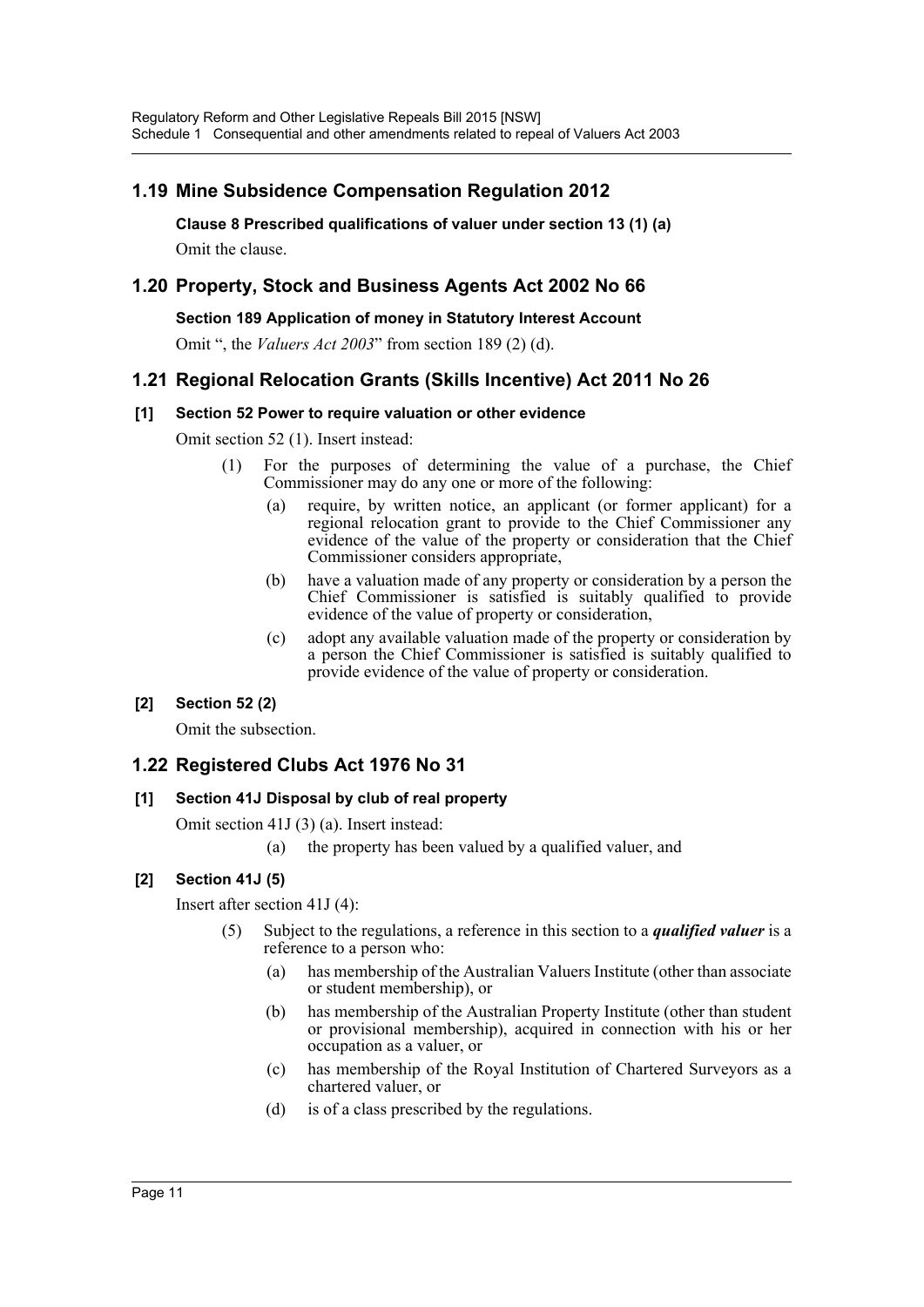## **1.23 Registered Clubs Regulation 2015**

### **Clause 23 Exceptions relating to disposal of core property**

Omit "a registered valuer" from clause 23 (1) (a).

Insert instead "a qualified valuer (within the meaning of section 41J of the Act)".

## **1.24 Residential (Land Lease) Communities Act 2013 No 97**

### **[1] Section 138 Tribunal may value homes to facilitate sale**

Omit "registered valuers" from section 138 (2). Insert instead "qualified valuers".

### **[2] Section 138 (3)**

Omit "registered valuer". Insert instead "qualified valuer".

## **[3] Section 138 (5)**

Omit the subsection. Insert instead:

- (5) Subject to the regulations, a reference in this section to a *qualified valuer* is a reference to a person who:
	- (a) has membership of the Australian Valuers Institute (other than associate or student membership), or
	- (b) has membership of the Australian Property Institute (other than student or provisional membership), acquired in connection with his or her occupation as a valuer, or
	- (c) has membership of the Royal Institution of Chartered Surveyors as a chartered valuer, or
	- (d) is of a class prescribed by the regulations.

## **1.25 Strata Schemes (Freehold Development) Act 1973 No 68**

#### **[1] Section 28QAA Revised schedule of unit entitlements**

Omit "registered valuer" from section 28QAA (3) (d). Insert instead "qualified valuer".

## **[2] Section 28QAA (4)**

Omit the subsection. Insert instead:

- (4) Subject to the regulations, a reference in this section to a *qualified valuer* is a reference to a person who:
	- (a) has membership of the Australian Valuers Institute (other than associate or student membership), or
	- (b) has membership of the Australian Property Institute (other than student or provisional membership), acquired in connection with his or her occupation as a valuer, or
	- (c) has membership of the Royal Institution of Chartered Surveyors as a chartered valuer, or
	- (d) is of a class prescribed by the regulations.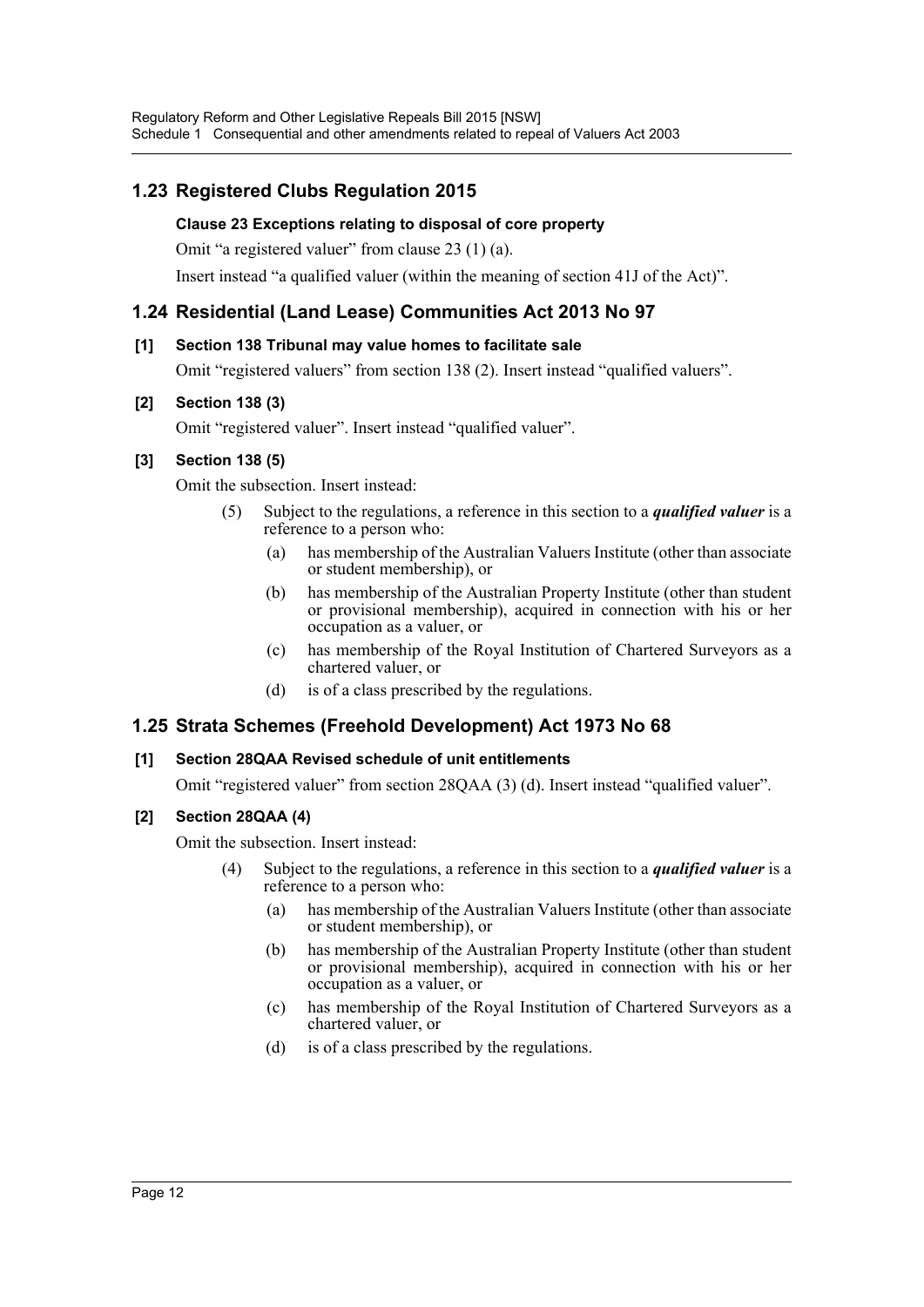#### **[3] Schedule 4 Transitional and savings provisions**

Insert before Part 1:

## **Part 1A General**

#### **1 Regulations**

- (1) The regulations may contain provisions of a savings or transitional nature consequent on the enactment of any Act that amends this Act.
- (2) Any such provision may, if the regulations so provide, take effect from the date of assent to the Act concerned or a later date.
- (3) To the extent to which any such provision takes effect from a date that is earlier than the date of its publication on the NSW legislation website, the provision does not operate so as:
	- (a) to affect, in a manner prejudicial to any person (other than the State or an authority of the State), the rights of that person existing before the date of its publication, or
	- (b) to impose liabilities on any person (other than the State or an authority of the State) in respect of anything done or omitted to be done before the date of its publication.

### **1.26 Strata Schemes (Leasehold Development) Act 1986 No 219**

#### **[1] Section 57AAA Revised schedule of unit entitlements**

Omit "registered valuer" from section 57AAA (3) (d). Insert instead "qualified valuer".

#### **[2] Section 57AAA (4)**

Omit the subsection. Insert instead:

- (4) Subject to the regulations, a reference in this section to a *qualified valuer* is a reference to a person who:
	- (a) has membership of the Australian Valuers Institute (other than associate or student membership), or
	- (b) has membership of the Australian Property Institute (other than student or provisional membership), acquired in connection with his or her occupation as a valuer, or
	- (c) has membership of the Royal Institution of Chartered Surveyors as a chartered valuer, or
	- (d) is of a class prescribed by the regulations.

#### **[3] Schedule 5 Transitional and savings provisions**

Insert at the end of clause 1 (1):

any other Act that amends this Act

#### **1.27 Strata Schemes Management Act 1996 No 138**

#### **[1] Sections 83 (2) and 84 (2)**

Omit the subsections. Insert instead as sections 83 (2) and 84 (2), respectively:

(2) The building is to be insured for at least the amount determined in accordance with the regulations.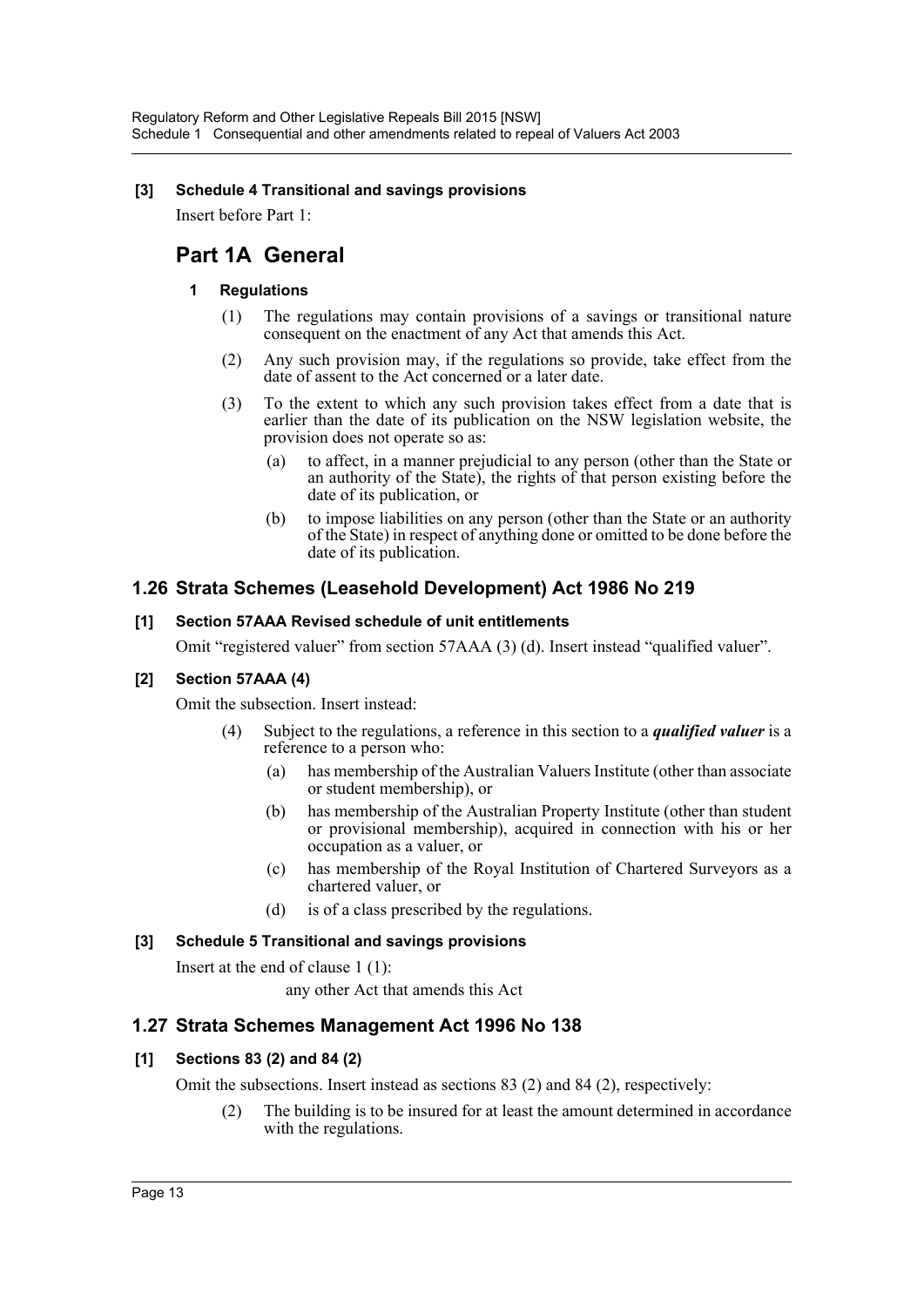## **[2] Section 85 Valuations to be obtained for the purposes of insurance**

Omit the section.

#### **[3] Section 183 Order for reallocation of unit entitlements**

Omit section 183 (5). Insert instead:

#### (5) **Requirements as to person giving certificate**

The certificate must have been given by a qualified valuer.

### **[4] Section 183 (11)**

Insert after section 183 (10):

- (11) In this section:
	- *qualified valuer*:
		- (a) in relation to a freehold strata scheme, has the same meaning as in section 28QAA of the *Strata Schemes (Freehold Development) Act 1973*, and
		- (b) in relation to a leasehold strata scheme, has the same meaning as in section 57AAA of the *Strata Schemes (Leasehold Development) Act 1986*.

## **1.28 Strata Schemes Management Regulation 2010**

## **[1] Clause 11 Qualifications for person to carry out valuation for insurance purposes** Omit the clause.

#### **[2] Clause 12 Calculation of insured amount under damage policy**

Insert after clause 12 (1):

(1A) For the purposes of sections 83 (2) and 84 (2) of the Act, the amount for which a building is to be insured under a damage policy is to be not less than the amount calculated in accordance with subclause (1).

## **1.29 Succession Act 2006 No 80**

#### **[1] Section 101 Definitions**

Omit the definition of *registered valuer*.

#### **[2] Section 119 Basis of the election**

Omit "registered valuer" from section 119 (3). Insert instead "qualified valuer".

#### **[3] Section 119 (6)**

Insert after section 119 (5):

- (6) Subject to the regulations, a reference in this section to a *qualified valuer* is a reference to a person who:
	- (a) has membership of the Australian Valuers Institute (other than associate or student membership), or
	- (b) has membership of the Australian Property Institute (other than student or provisional membership), acquired in connection with his or her occupation as a valuer, or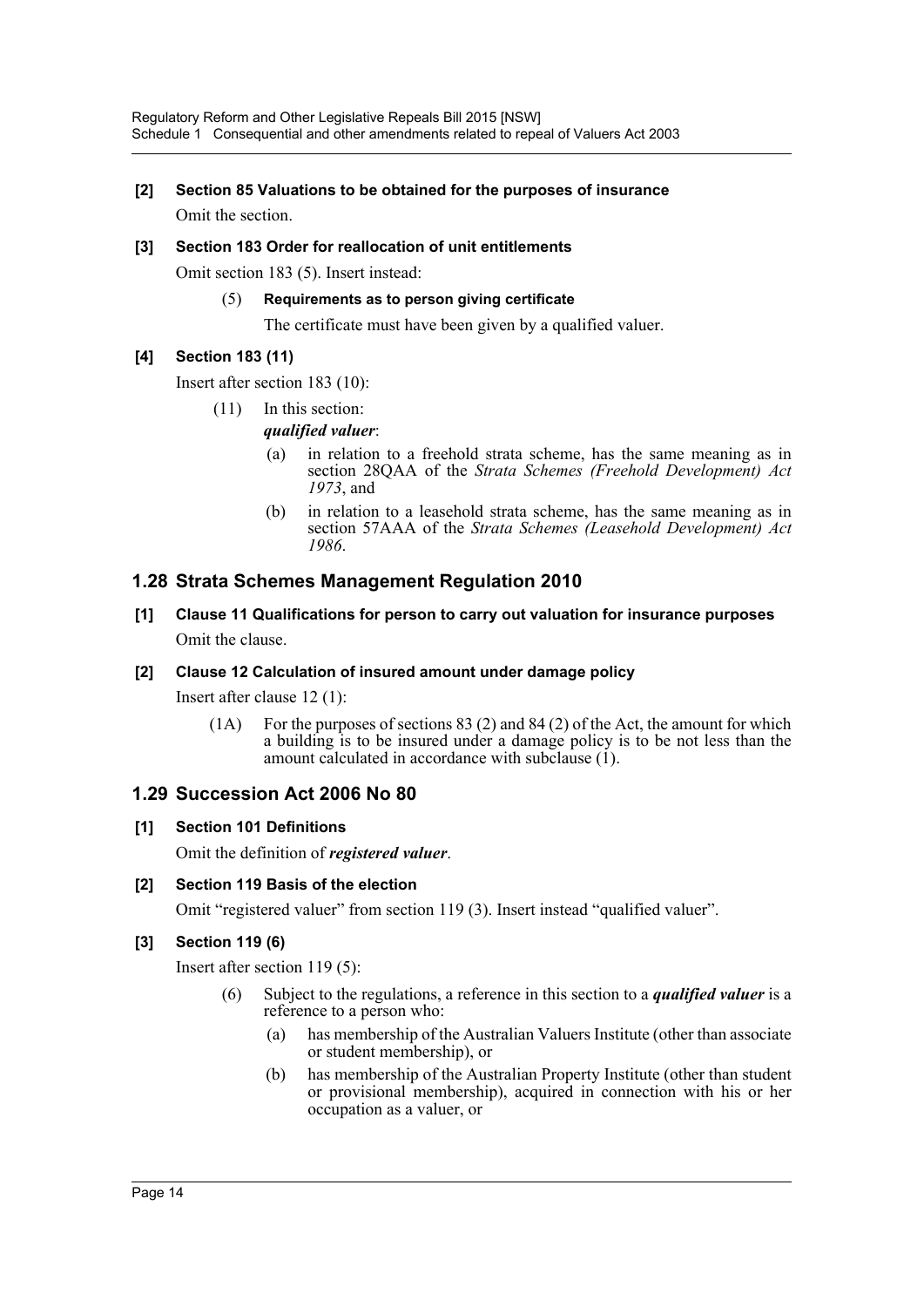- (c) has membership of the Royal Institution of Chartered Surveyors as a chartered valuer, or
- (d) is of a class prescribed by the regulations.

#### **[4] Schedule 1 Savings, transitional and other provisions**

Insert at the end of clause 1 (1):

any other Act that amends this Act

### **1.30 Trustee Act 1925 No 14**

#### **[1] Section 18 Ratio of loan to value**

Omit "valuer of land, registered under the *Valuers Act 2003*," from section 18 (2). Insert instead "qualified valuer".

#### **[2] Section 18 (7)**

Omit the subsection. Insert instead:

(7) In this section:

*prescribed insurer* means an insurer or an insurer of a class prescribed by the regulations.

*qualified valuer* means (subject to the regulations) a person who:

- (a) has membership of the Australian Valuers Institute (other than associate or student membership), or
- (b) has membership of the Australian Property Institute (other than student or provisional membership), acquired in connection with his or her occupation as a valuer, or
- (c) has membership of the Royal Institution of Chartered Surveyors as a chartered valuer, or
- (d) is of a class prescribed by the regulations.

#### **[3] Schedule 2 Savings and transitional provisions**

Insert at the end of clause 1 (1):

any other Act that amends this Act

## **1.31 Valuation of Land Act 1916 No 2**

- **[1] Section 13C Contested contracts** Omit section 13C (3) and (4).
- **[2] Section 80B Valuers Registration Act 1975 not affected** Omit the section.

## **[3] Schedule 2 Savings, transitional and other provisions**

Insert at the end of clause 1 (1):

any other Act that amends this Act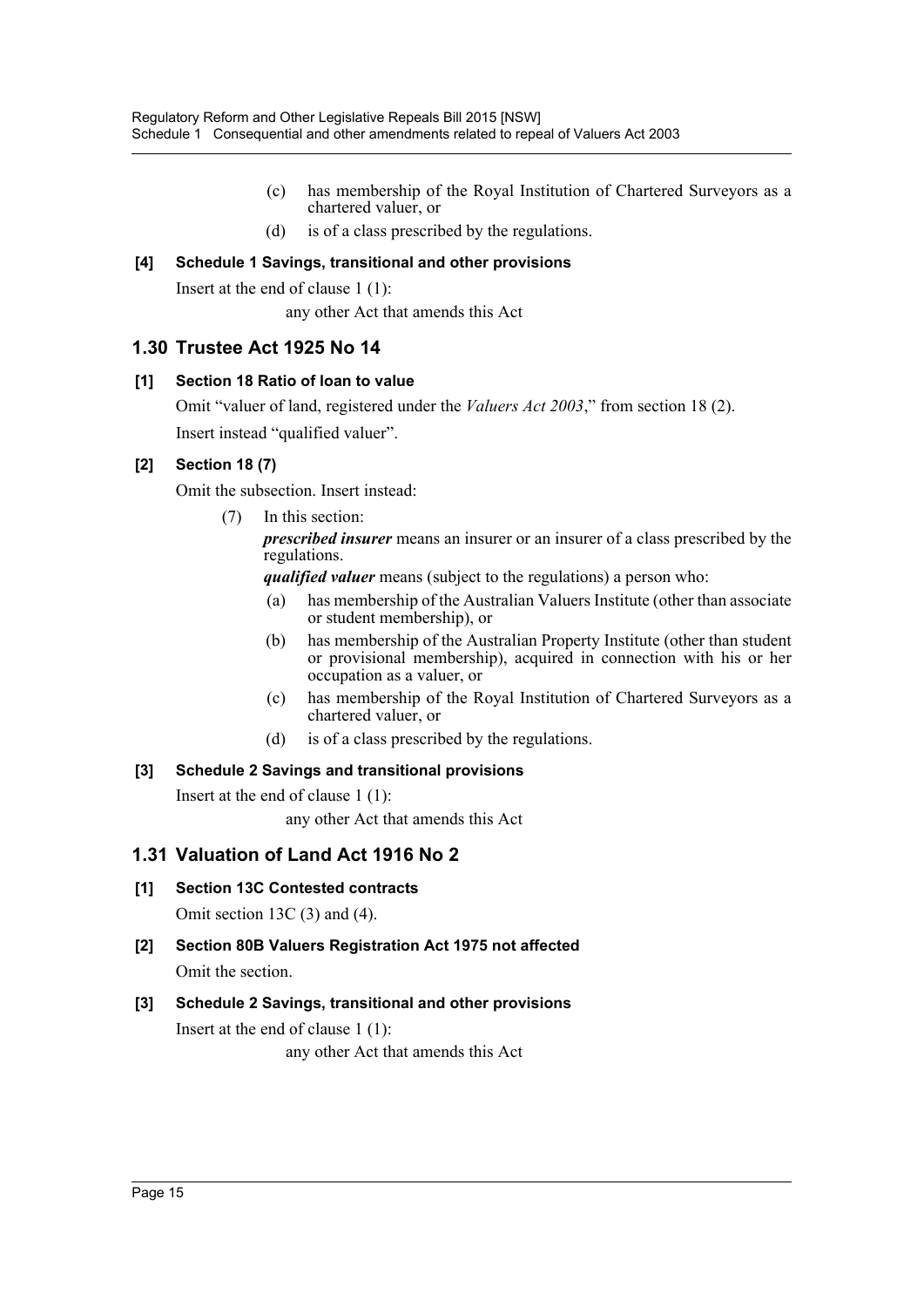## <span id="page-16-0"></span>**Schedule 2 Consequential and other amendments related to repeal of Internal Audit Bureau Act 1992**

## **2.1 First State Superannuation Act 1992 No 100**

#### **Schedule 1 Employers**

Omit "Internal Audit Bureau".

## **2.2 Government Sector Employment Act 2013 No 40**

#### **Schedule 4 Savings, transitional and other provisions**

Omit clause 13A (a).

## **2.3 Internal Audit Bureau Act 1992 No 20**

#### **[1] Section 5A**

Insert after section 5:

#### **5A Disposal of assets, rights and liabilities prior to dissolution**

- (1) The Bureau is authorised to dispose of all or any of its assets, rights or liabilities to the private sector or to any public authority of the State. **Note.** Part 8 of Schedule 4 to the *Public Finance and Audit Act 1983* provides for the dissolution of the Bureau on the repeal of this Act.
- (2) In this section:

*assets*, *rights* and *liabilities* have the same meanings as in Part 8 of Schedule 4 to the *Public Finance and Audit Act 1983*.

#### **[2] Section 7 Functions of the Board**

Insert "(including any policies that are necessary to facilitate the dissolution of the Bureau)" after "Bureau" in section 7 (a).

#### **[3] Section 7, note**

Insert at the end of section 7:

**Note.** Part 8 of Schedule 4 to the *Public Finance and Audit Act 1983* provides for the dissolution of the Bureau on the repeal of this Act.

#### **[4] Schedule 3 Savings, transitional and other provisions**

Insert "or any Act that amends this Act" after "this Act" in clause 1 (1).

#### **2.4 Public Finance and Audit Act 1983 No 152**

#### **[1] Schedule 2 Statutory bodies**

Omit "Internal Audit Bureau of New South Wales".

#### **[2] Schedule 4 Savings, transitional and other provisions**

Insert at the end of clause 1 (1):

*Regulatory Reform and Other Legislative Repeals Act 2015* (but only to the extent that it repeals the *Internal Audit Bureau Act 1992* or amends this Act) any other Act that amends this Act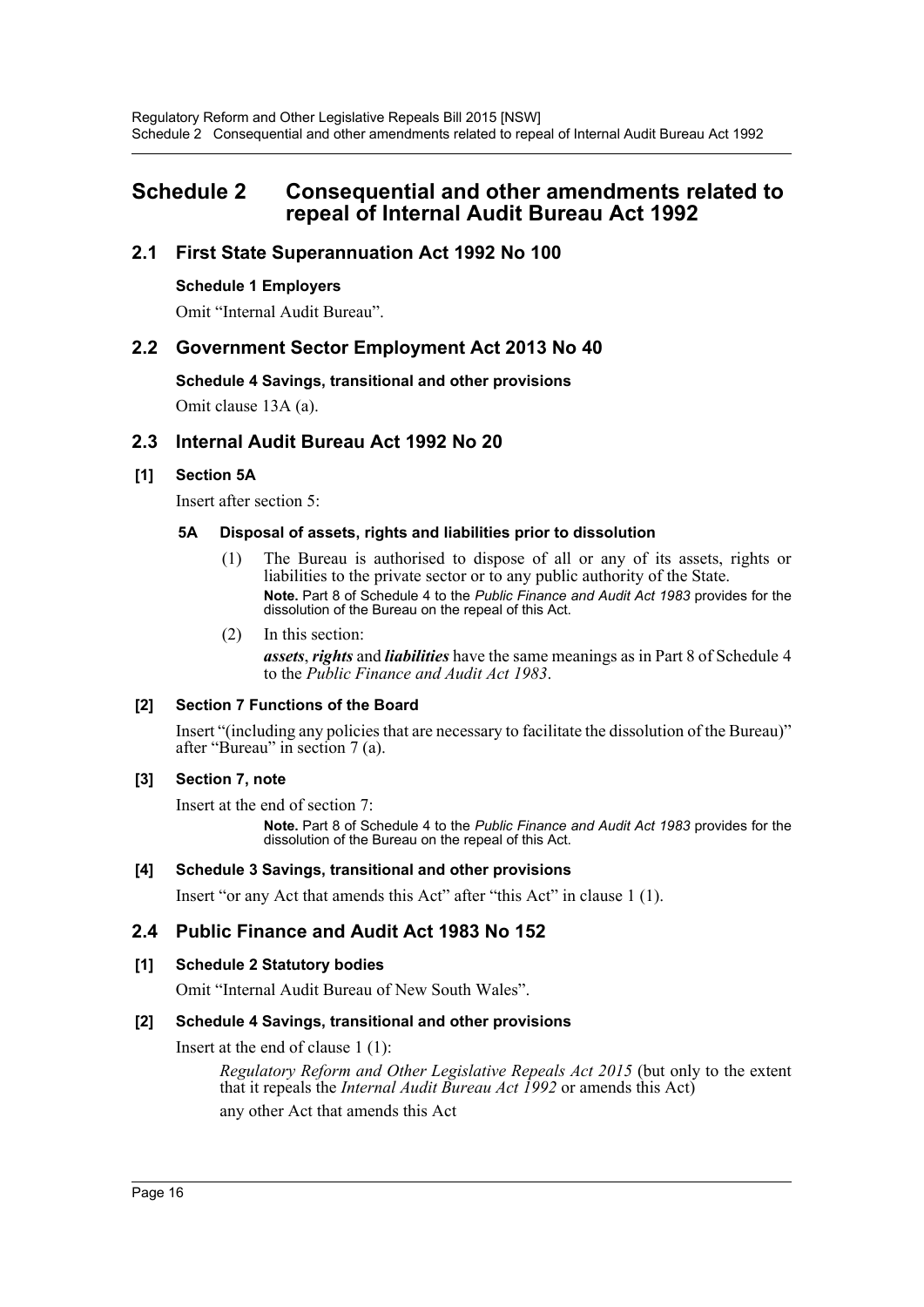### **[3] Schedule 4**

Insert at the end of the Schedule:

## **Part 8 Provisions consequent on repeal of Internal Audit Bureau Act 1992 by Regulatory Reform and Other Legislative Repeals Act 2015**

#### **16 Definitions**

In this Part:

*assets* means any legal or equitable estate or interest (whether present or future, whether vested or contingent and whether personal or assignable) in real or personal property of any description (including money), and includes securities, choses in action and documents.

*dissolution day* means the day on which the *Internal Audit Bureau Act 1992* is repealed.

*IAB* means the Internal Audit Bureau of New South Wales constituted by the *Internal Audit Bureau Act 1992*, as in force immediately before its repeal by the *Regulatory Reform and Other Legislative Repeals Act 2015*.

*instrument* means an instrument (other than this Act or an instrument made under this Act) or any other document that creates, modifies or extinguishes rights or liabilities (or would do so if lodged, filed or registered in accordance with any law), and includes any judgment, order, process or other instrument issued by a court or tribunal.

*liabilities* means any liabilities, debts or obligations (whether present or future, whether vested or contingent and whether personal or assignable).

*rights* means any rights, powers, privileges or immunities (whether present or future, whether vested or contingent and whether personal or assignable).

#### **17 Dissolution of Internal Audit Bureau**

IAB is dissolved on the dissolution day.

#### **18 Transfer of assets, rights and liabilities**

- (1) On the dissolution day, any assets, rights and liabilities of IAB immediately before its dissolution by this Part are transferred to the Crown.
- (2) On and from the dissolution day, the following provisions have effect in relation to the transfer:
	- (a) the transferred assets vest in the Crown by virtue of this clause without the need for any further conveyance, transfer, assignment or assurance,
	- (b) the transferred rights and liabilities become, by virtue of this clause, the rights and liabilities of the Crown,
	- (c) all proceedings relating to the transferred assets, rights or liabilities commenced before the dissolution day by or against IAB pending immediately before the dissolution day are taken to be proceedings pending by or against the Crown,
	- (d) any act, matter or thing done or omitted to be done in relation to the transferred assets, rights or liabilities before the dissolution day by, to or in respect of IAB is (to the extent to which that act, matter or thing has any force or effect) taken to have been done or omitted by, to or in respect of the Crown,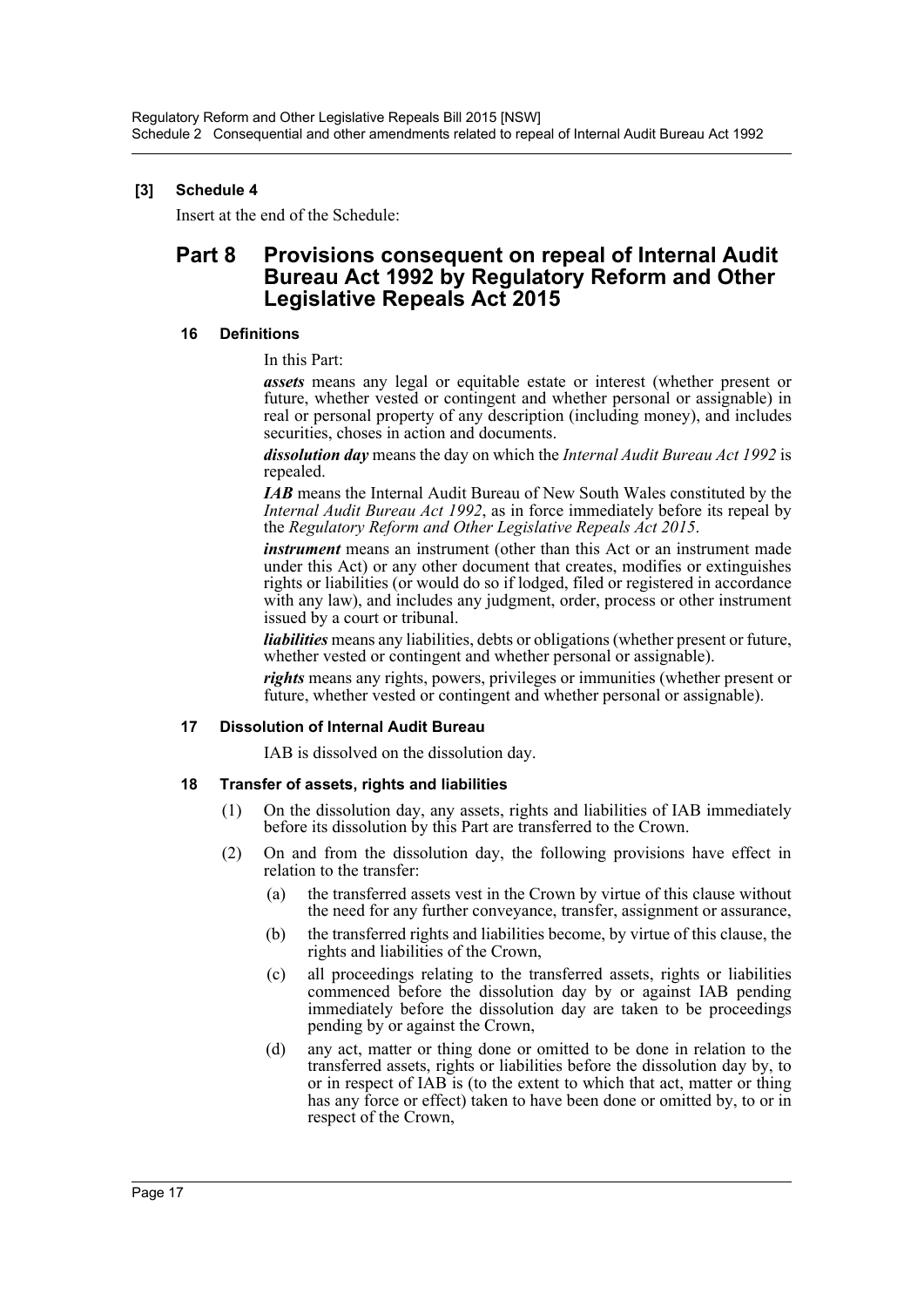(e) the Crown has all the entitlements and obligations of IAB in relation to the transferred assets, rights and liabilities that IAB would have had but for the dissolution of IAB, whether or not those entitlements and obligations were actual or potential at the time the dissolution took effect.

#### **19 Internal Audit Bureau of New South Wales Fund**

On the dissolution day:

- (a) the Internal Audit Bureau of New South Wales Fund in the Special Deposits Account is closed, and
- (b) any balance standing to the credit of the Fund is transferred to the Crown.

#### **20 Board of Management members to vacate office**

A person who, immediately before the dissolution day, held office as a member of the Board of Management established under section 6 of the *Internal Audit Bureau Act 1992*:

- (a) ceases to hold that office on the dissolution day, and
- (b) is not entitled to any remuneration or compensation because of the loss of that office.

#### **21 Chief Executive of Internal Audit Bureau**

The person who, immediately before the dissolution day, held office as the Chief Executive of IAB or as acting Chief Executive:

- (a) ceases to hold that office on the dissolution day, and
- (b) is not entitled to any remuneration or compensation because of the loss of that office.

#### **22 Other staff**

- (1) On the dissolution day, the staff of IAB are transferred to The Treasury.
- (2) A transfer under this clause does not require the consent of the person transferred.
- (3) A person who is transferred under this clause is (until other provision is duly made under any Act or law) to be employed in accordance with any relevant statutory provisions, awards, agreements and determinations that would have applied to the person had the person remained a member of staff of IAB.

#### **23 Effect of this Part on contracts, instruments and other matters**

The operation of this Part is not to be regarded as:

- (a) a breach of contract, trust or confidence or otherwise as a civil wrong, or
- (b) a breach of any contractual provision prohibiting, restricting or regulating the assignment or transfer of assets, rights or liabilities, or
- (c) giving rise to any remedy by a party to an instrument, or as causing or permitting the termination of, or exercise of rights under, any instrument, or
- (d) an event of default under any contract or other instrument.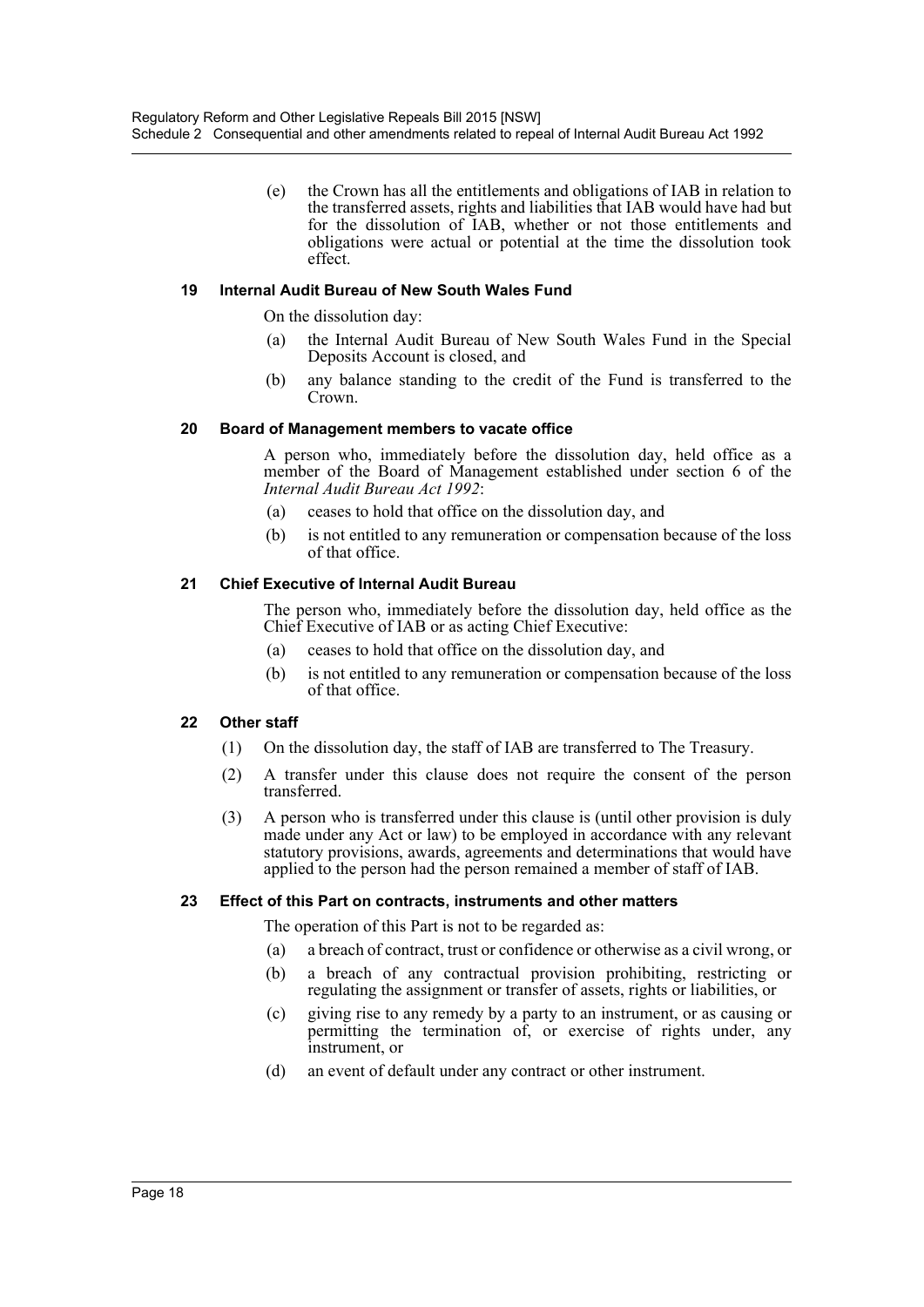#### **24 Final annual report**

The annual report for the year ending 30 June 2016 may be included in the annual report of The Treasury for that year.

#### **25 References to Internal Audit Bureau**

Subject to the regulations, a reference in any other Act or instrument made under any other Act or in any instrument of any kind to IAB is (to the extent that it relates to the assets, rights and liabilities transferred to the Crown) to be read on and from the dissolution day as being a reference to the Crown.

## **2.5 State Authorities Non-contributory Superannuation Act 1987 No 212**

#### **Schedule 1 Employers**

Omit "Internal Audit Bureau of New South Wales" from Part 1.

## **2.6 State Authorities Superannuation Act 1987 No 211**

#### **Schedule 1 Employers**

Omit "Internal Audit Bureau of New South Wales" from Part 1.

## **2.7 Superannuation Act 1916 No 28**

#### **Schedule 3 List of employers**

Omit "Internal Audit Bureau of New South Wales" from Part 1.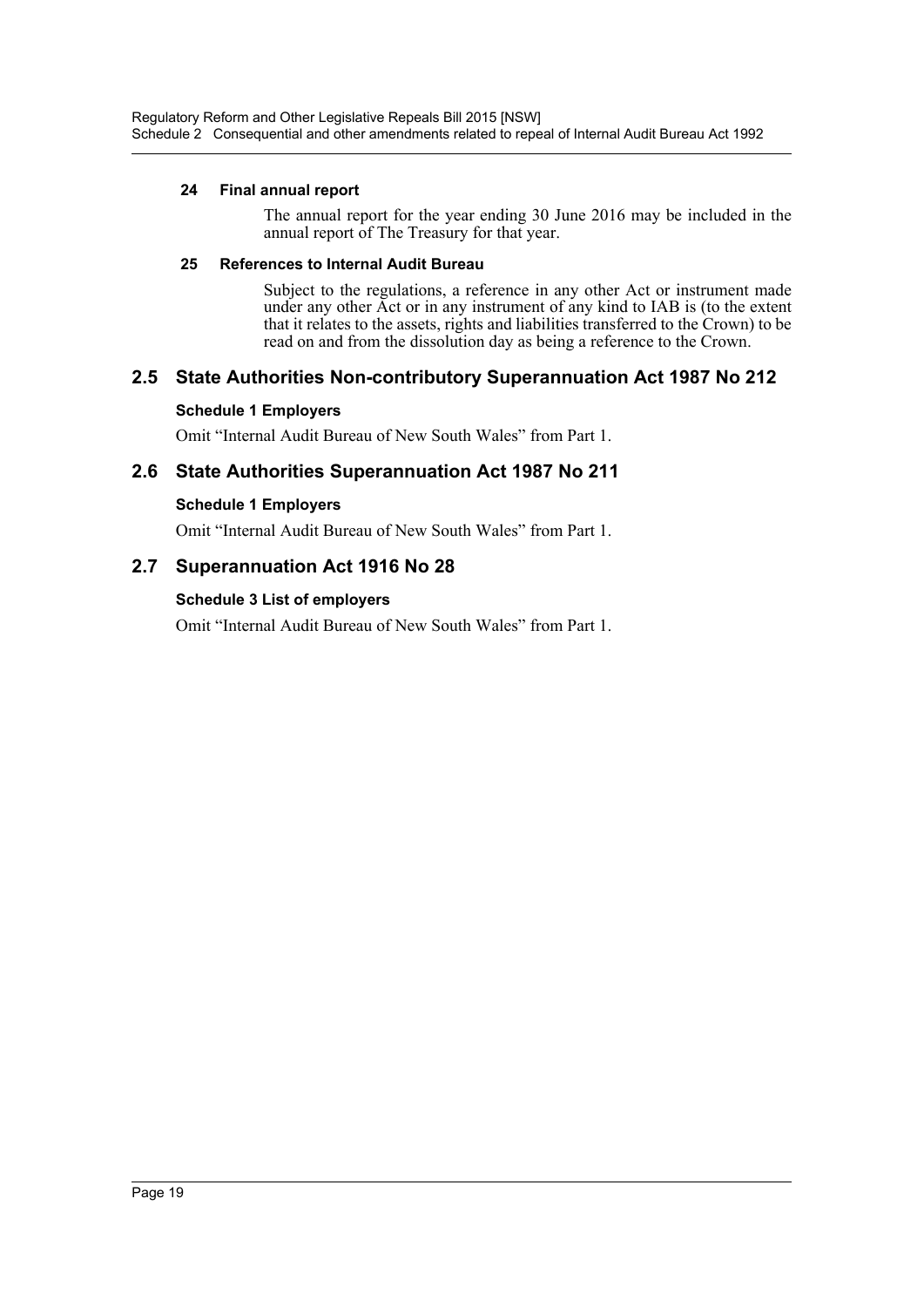## <span id="page-20-0"></span>**Schedule 3 Other amendments consequent on repeals**

## **3.1 Crown Lands Act 1989 No 6**

**[1] Schedule 6 Transferred provisions**

Insert after clause 1:

## **Part 2 Forestry (Darling Mills State Forest Revocation) Act 2005**

#### **2 Definitions**

In this Part:

*existing interest* means an existing interest, within the meaning of section 7 of the former Act:

- (a) saved by the operation of section 7 (1), and
- (b) current and in force under the *Forestry Act 2012* immediately before the repeal of the former Act.

*former Act* means the *Forestry (Darling Mills State Forest Revocation) Act 2005*, as in force immediately before its repeal.

#### **[2] Schedule 6, new Part 2**

Transfer sections 5–9 (except for sections 7 (4) and 9 (1)) of the *Forestry (Darling Mills State Forest Revocation) Act 2005* (which is repealed by section 3 of this Act) to Part 2 (as inserted by item [1]), as clauses 3–7, respectively.

#### **[3] Schedule 6, new clauses 3 and 4 (1)**

Insert "to the former Act" after "Schedule 1" wherever occurring.

#### **[4] Schedule 6, new clauses 3, 4 (1) and 7**

Omit "the *Crown Lands Act 1989*" wherever occurring. Insert instead "this Act".

#### **[5] Schedule 6, new clause 3**

Omit "section 7". Insert instead "clause 5".

#### **[6] Schedule 6, new clause 3**

Insert after clause 3 (as inserted by item [2]):

**Note.** The land described in Schedule 1 to the *Forestry (Darling Mills State Forest Revocation) Act 2005* was formerly Darling Mills State Forest. Section 4 of the *Forestry (Darling Mills State Forest Revocation) Act 2005* revoked its dedication as a State forest (and as part of a national forest) under the *Forestry Act 1916*.

#### **[7] Schedule 6, new clause 4 (2)**

Omit "of the *Crown Lands Act 1989*".

#### **[8] Schedule 6, new clause 5 (1) and (3)**

Omit "*Forestry Act 1916*" wherever occurring. Insert instead "*Forestry Act 2012*".

#### **[9] Schedule 6, new clause 5 (2) and (3)**

Omit "administering the *Crown Lands Act 1989*" wherever occurring.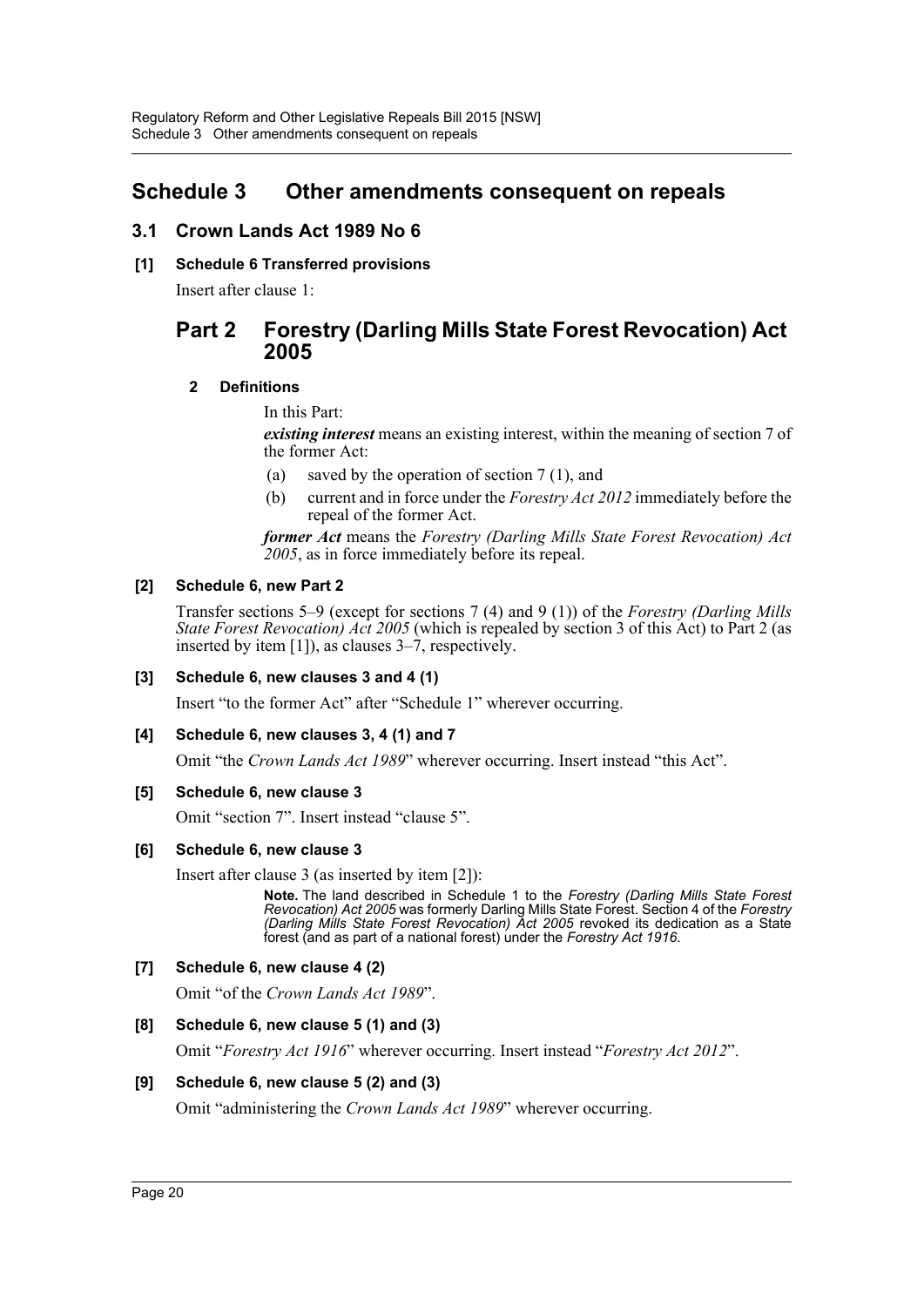#### **[10] Schedule 6, new clause 5 (3)**

Omit "subsection". Insert instead "subclause".

**[11] Schedule 6, new clauses 6 and 7** Omit "This Act" wherever occurring. Insert instead "This Part".

#### **[12] Schedule 6, new clause 7**

Omit "that Act". Insert instead "this Act".

#### **[13] Schedule 6, clause 8**

Insert after clause 7 (as inserted by item [2]):

#### **8 Transferred provisions to which Interpretation Act 1987 applies**

Clauses 3–7 re-enact (with minor modifications) sections 5–9 (except for sections 7 (4) and 9 (1)) of the former Act and are transferred provisions to which section 30A of the *Interpretation Act 1987* applies.

### **3.2 Education Act 1990 No 8**

#### **Schedule 3 Savings, transitional and other provisions**

Insert after Part 14:

## **Part 15 Provisions consequent on repeal of West Scholarships Act 1930 by Regulatory Reform and Other Legislative Repeals Act 2015**

#### **34 Definitions**

In this Part:

*assets* means any legal or equitable estate or interest (whether present or future, whether vested or contingent and whether personal or assignable) in real or personal property of any description (including money), and includes securities, choses in action and documents.

*dissolution day* means the day on which the Trust is dissolved by clause 35.

*instrument* means an instrument (other than this Act or an instrument made under this Act) or any other document that creates, modifies or extinguishes rights or liabilities (or would do so if lodged, filed or registered in accordance with any law), and includes any judgment, order, process or other instrument issued by a court or tribunal.

*liabilities* means any liabilities, debts or obligations (whether present or future, whether vested or contingent and whether personal or assignable).

*rights* means any rights, powers, privileges or immunities (whether present or future, whether vested or contingent and whether personal or assignable).

*Trust* means the trust administered by the West Scholarships Trustees.

*trust assets* means:

- (a) any assets vested (whether absolutely or contingently) in, or otherwise held by, the West Scholarships Trustees on behalf of the Trust immediately before the dissolution day, and
- (b) any assets purportedly vested (whether absolutely or contingently), or otherwise held, in the name of the Trust instead of the West Scholarships Trustees immediately before the dissolution day.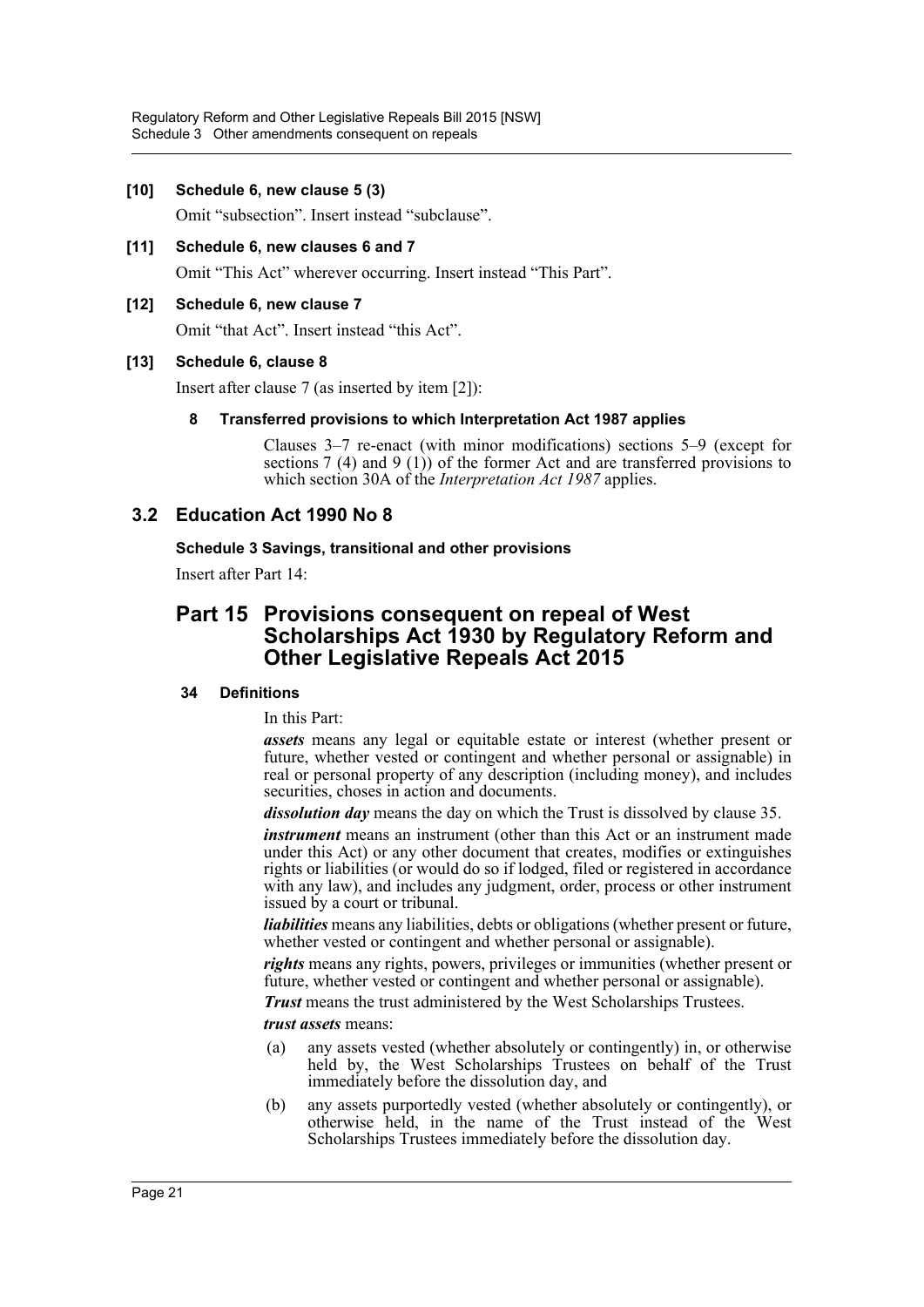*trust liabilities* means any of the liabilities of the Trust (including liabilities enforceable against the West Scholarships Trustees) immediately before the dissolution day.

*trust rights* means any rights of the Trust (including rights enforceable by the West Scholarships Trustees) immediately before the dissolution day.

*West Scholarships Trustees* means the trustees holding office under the *West Scholarships Act 1930* immediately before the dissolution day.

#### **35 Dissolution of Trust**

- (1) The Trust is dissolved on the repeal of the *West Scholarships Act 1930* by the *Regulatory Reform and Other Legislative Repeals Act 2015*.
- (2) On the dissolution day, any trust assets, trust rights and trust liabilities are transferred to the Crown.
- (3) On and from the dissolution day, the following provisions have effect in relation to the transfer of trust assets, trust rights and trust liabilities to the Crown:
	- (a) the transferred assets vest in the Crown by virtue of this clause:
		- (i) without the need for any further conveyance, transfer, assignment or assurance, and
		- (ii) free of any equitable estates, interests, rights or obligations that attached to the assets immediately before the dissolution day by reason of the Trust,
	- (b) the transferred rights and liabilities become, by virtue of this clause, the rights and liabilities of the Crown,
	- (c) all proceedings relating to the transferred assets, rights or liabilities commenced before the dissolution day by or against the West Scholarships Trustees or any predecessors of those trustees pending immediately before the dissolution day are taken to be proceedings pending by or against the Crown,
	- (d) any act, matter or thing done or omitted to be done in relation to the transferred assets, rights or liabilities before the dissolution day by, to or in respect of the Trust is (to the extent to which that act, matter or thing has any force or effect) taken to have been done or omitted by, to or in respect of the Crown,
	- (e) the Crown has all the entitlements and obligations of the Trust and West Scholarships Trustees in relation to the transferred assets, rights and liabilities that the Trust or West Scholarships Trustees would have had but for the dissolution of the Trust, whether or not those entitlements and obligations were actual or potential at the time the dissolution took effect.
- (4) Any money transferred to the Crown by the operation of this clause is not required to be paid into the Consolidated Fund and may be:
	- (a) held in any account operated by the West Scholarships Trustees immediately before the dissolution day, or
	- (b) paid into another account operated by the Minister.
- (5) The Minister may arrange for any money transferred to the Crown by the operation of this clause to be provided to schools or bodies that the Minister is satisfied will apply the money for the purpose of awards, on the basis of academic achievement, to final year primary school students.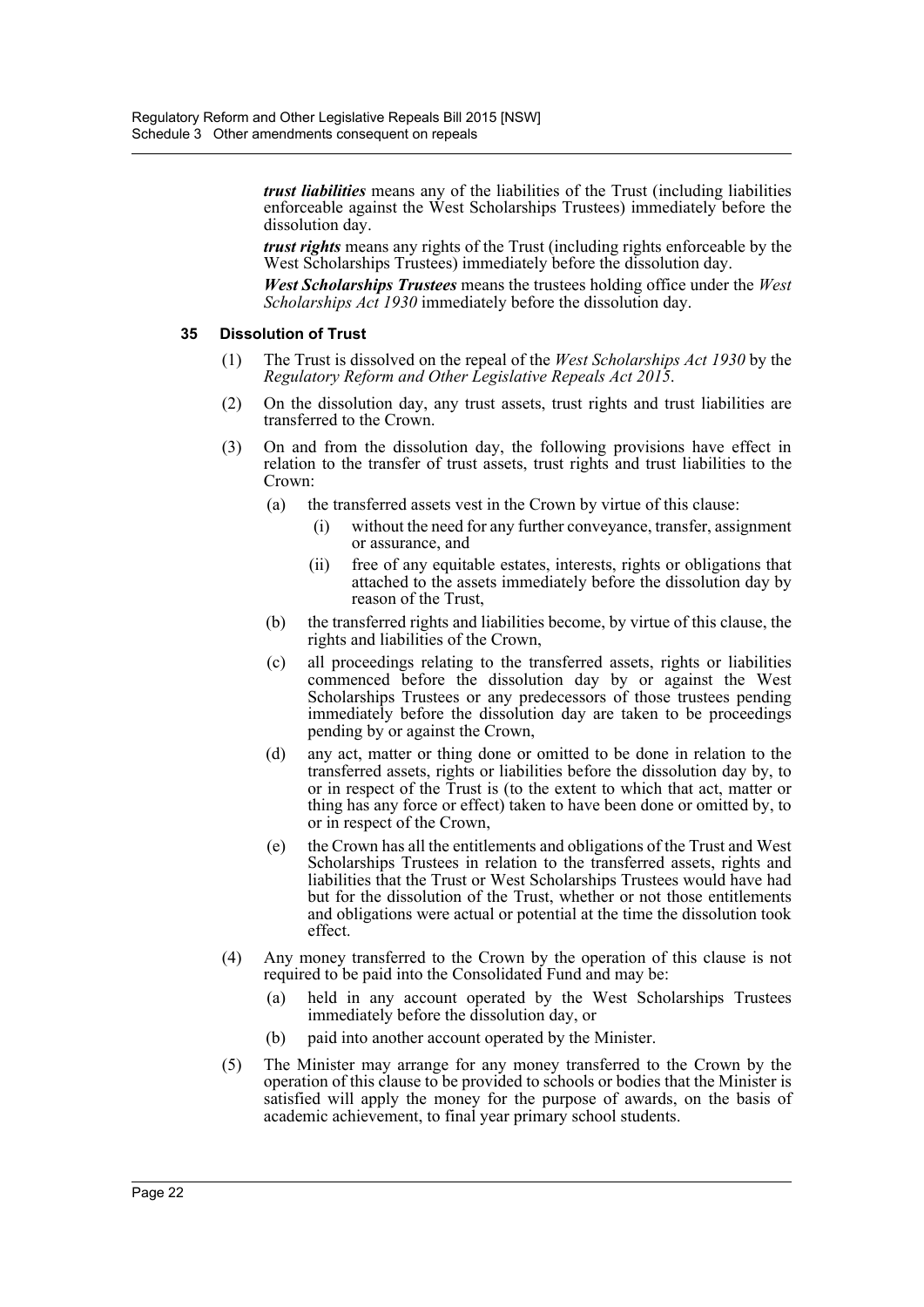- (6) A person who, immediately before the dissolution of the Trust, held office as a trustee for the purposes of the *West Scholarships Act 1930* ceases to hold that office on the dissolution day.
- (7) Subject to the regulations, a reference in any other Act or instrument made under any other Act or in any instrument of any kind to the Trust or the West Scholarships Trustees is (to the extent that it relates to the assets, rights and liabilities transferred to the Crown) to be read on and from the dissolution day as being a reference to the Crown.
- (8) No compensation is payable to any person or body in connection with the transfer of any asset, right or liability, or the loss of any office, by operation of this clause.
- (9) The operation of this clause is not to be regarded as:
	- (a) a breach of contract, trust or confidence or otherwise as a civil wrong, or
	- (b) a breach of any contract or other instrument (including, without limitation, any provision prohibiting, restricting or regulating the assignment or transfer of assets, rights or liabilities), or
	- (c) an event of default under any contract or other instrument, or
	- (d) giving rise to any remedy by a party to a contract or other instrument, or as causing or permitting the termination of, or exercise of rights under, any contract or other instrument.

## **3.3 Housing Act 2001 No 52**

#### **[1] Schedule 4**

Insert after Schedule 3:

## **Schedule 4 Transferred provisions—HomeFund Restructuring Act 1993**

#### **[2] Schedule 4**

Transfer Parts 1–4 (other than sections 1, 2, 4, 5, 18 (2), 22, 24 and 25) of the *HomeFund Restructuring Act 1993* (which is repealed by section 3 of this Act) to Schedule 4 (as inserted by item [1]), as clauses 1 of Part 1, 2–5 of Part 2, 6 and 7 of Part 3 and 8–10 of Part 4 and renumber each subclause number appropriately.

#### **[3] Schedule 4, new clauses 1 and 8**

Omit "this Act" and "This Act" wherever occurring.

Insert instead "this Schedule" and "This Schedule", respectively.

#### **[4] Schedule 4, new clause 1 (1)**

Insert in alphabetical order:

*former Act* means the *HomeFund Restructuring Act 1993* (as in force immediately prior to its repeal).

#### **[5] Schedule 4, new clause 1 (1)**

Omit the definition of *New South Wales Land and Housing Corporation*.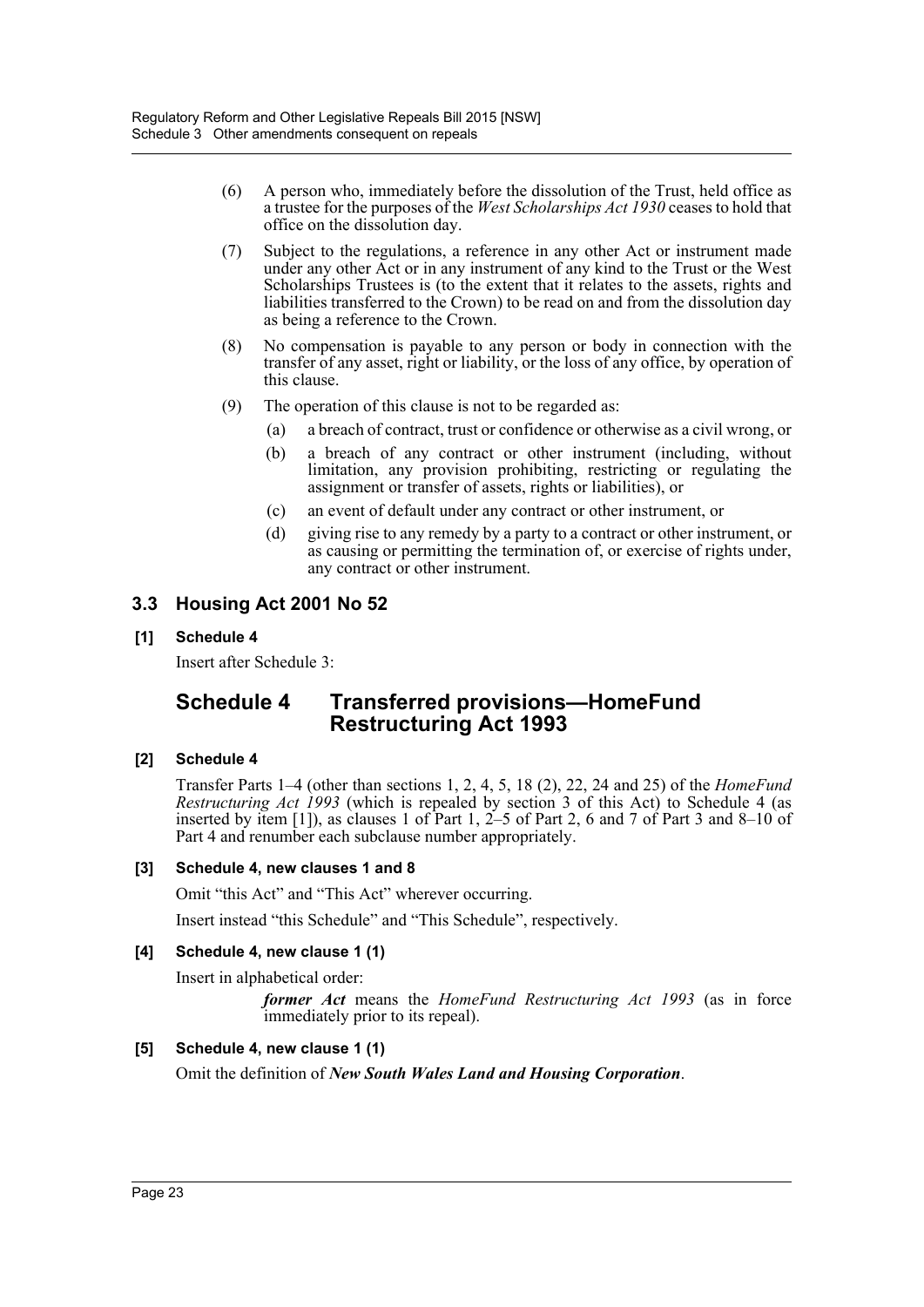**[6] Schedule 4, new clause 1 (1), definition of "restructuring scheme"** Omit "section 6 and Schedule 1".

Insert instead "clause 2 and in Schedule 1 to the former Act".

- **[7] Schedule 4, new clauses 2 (1) and 6 (3) (a)** Insert "to the former Act" after "Schedule 1" wherever occurring.
- **[8] Schedule 4, new clause 2 (2)**

Omit "of the *Housing Act 2001*".

#### **[9] Schedule 4, new clauses 3 and 5**

Omit "New South Wales Land and Housing Corporation" wherever occurring. Insert instead "Corporation".

**[10] Schedule 4, new clause 5 (2)**

Omit "the *Housing Act 2001*, including its functions under section 9 (2) of that Act, as if the restructuring scheme were a scheme managed under that Act".

Insert instead "this Act, including its functions under section 9 (2)".

#### **[11] Schedule 4, new clause 6 (2)**

Omit "Subsection". Insert instead "Subclause".

#### **[12] Schedule 4, new clause 6 (3)**

Omit "section". Insert instead "clause".

#### **[13] Schedule 4, new clause 7**

Omit "**section 15 (1)**" and "Section 15 (1)".

Insert instead "**clause 6 (1)**" and "Clause 6 (1)", respectively.

**[14] Schedule 4, new clause 7**

Omit the note.

#### **[15] Schedule 4, clause 11**

Insert after clause 10 (as inserted by item [2]):

#### **11 Transferred provisions to which Interpretation Act 1987 applies**

Clauses 1–10 re-enact (with minor modifications) sections 3, 6–9, 15–17, 18 (1) and 19 of the *HomeFund Restructuring Act 1993* and are transferred provisions to which section 30A of the *Interpretation Act 1987* applies.

## **3.4 Insurance Protection Tax Act 2001 No 40**

#### **[1] Section 3 Definitions**

Omit the definitions of *premium*, *registered insurer* and *year*.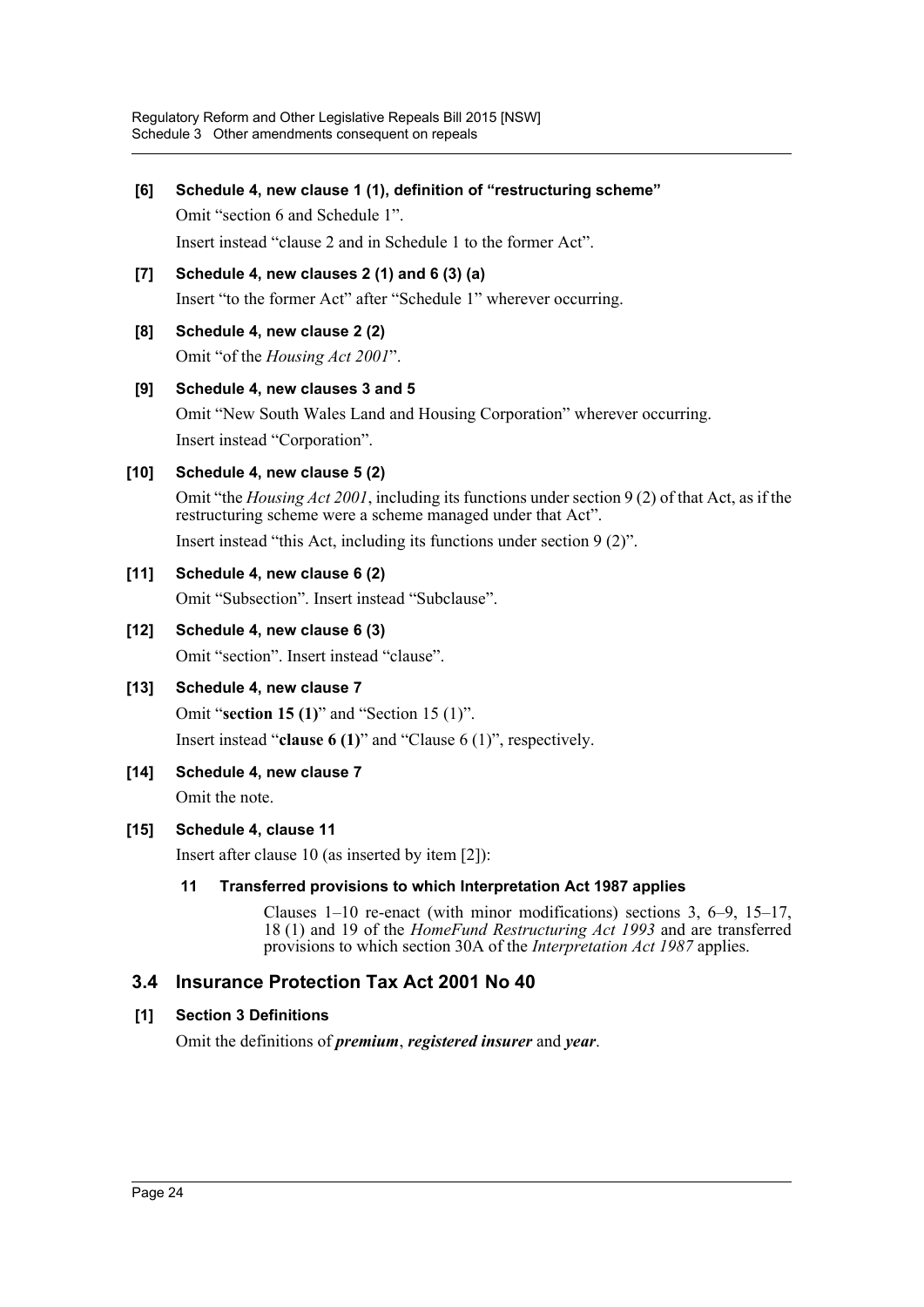### **[2] Schedule 1**

Insert at the end of the Act:

## **Schedule 1 Savings, transitional and other provisions**

## **Part 1 General**

#### **1 Regulations**

- (1) The regulations may contain provisions of a savings or transitional nature consequent on the enactment of this Act or any Act that amends this Act.
- (2) Any such provision may, if the regulations so provide, take effect from the date of assent to the Act concerned or a later date.
- (3) To the extent to which any such provision takes effect from a date that is earlier than the date of its publication on the NSW legislation website, the provision does not operate so as:
	- (a) to affect, in a manner prejudicial to any person (other than the State or an authority of the State), the rights of that person existing before the date of its publication, or
	- (b) to impose liabilities on any person (other than the State or an authority of the State) in respect of anything done or omitted to be done before the date of its publication.

## **Part 2 Provisions consequent on enactment of Regulatory Reform and Other Legislative Repeals Act 2015**

#### **2 Repeal of obsolete provisions relating to imposition and abolition of tax**

An amendment made to this Act by the *Regulatory Reform and Other Legislative Repeals Act 2015* does not affect any liability to pay tax imposed by this Act that arose before 1 July 2011 and this Act, as in force before that amendment, continues to have effect in respect of any such liability.

#### **3 Application of section 30 of Interpretation Act 1987**

Nothing in this Part affects the application of section 30 of the *Interpretation Act 1987*.

#### **3.5 National Parks and Wildlife Act 1974 No 80**

#### **[1] Schedule 2 Revocation of reservation or dedication of certain land**

Insert after Part 7:

## **Part 8 Revocations under the National Parks and Wildlife (Adjustment of Areas) Act 2005**

#### **20 Definition**

#### In this Part:

*former Act* means the *National Parks and Wildlife (Adjustment of Areas) Act 2005*, as in force immediately before its repeal.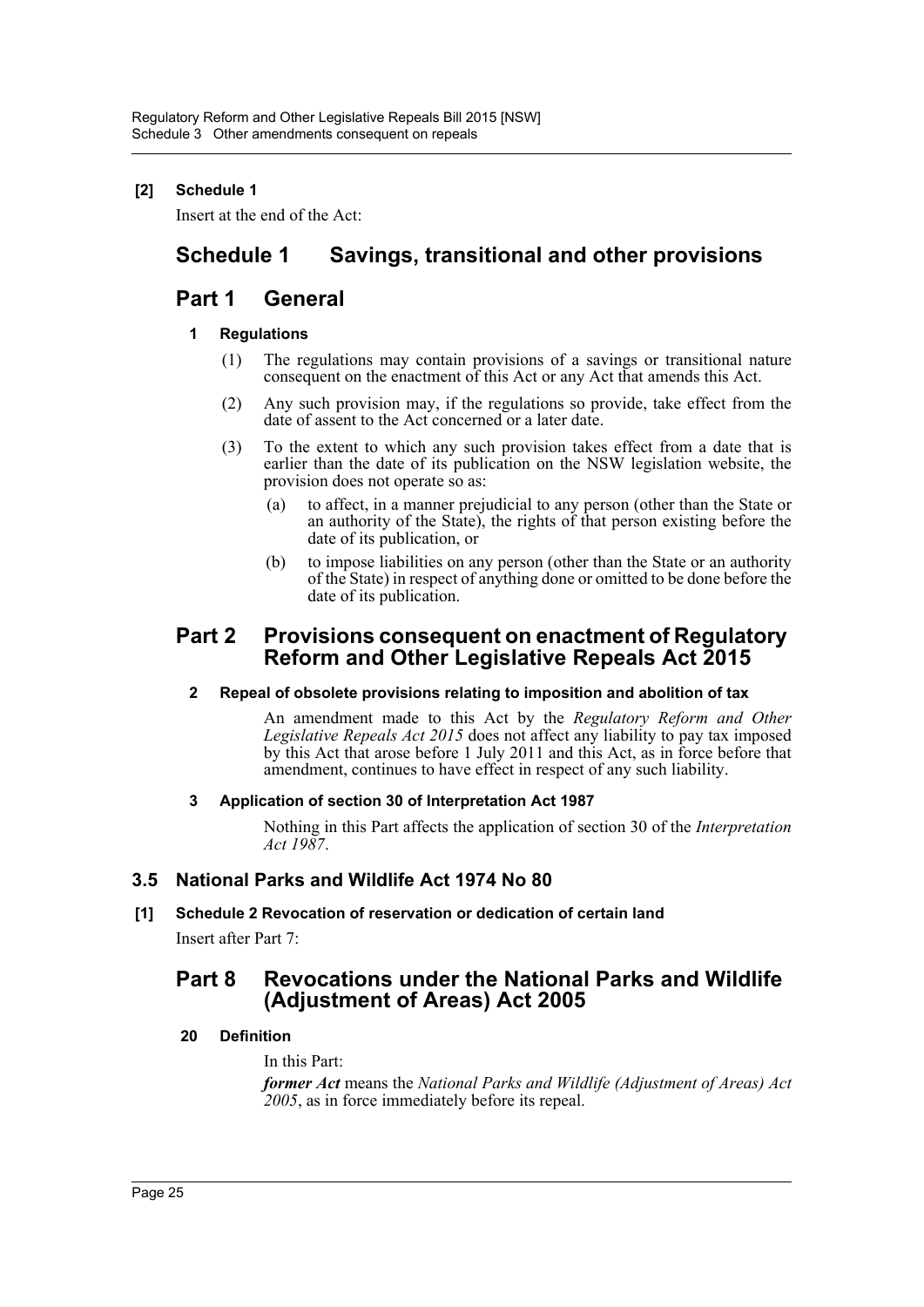#### **[2] Schedule 2, Part 8**

Transfer sections 3–5 of the *National Parks and Wildlife (Adjustment of Areas) Act 2005* (which is repealed by section 3 of this Act) to Part 8 (as inserted by item [1]), as clauses 21–23.

#### **[3] Schedule 2, new clauses 21 and 23 (2) and (3)**

Omit "the *National Parks and Wildlife Act 1974*" wherever occurring.

Insert instead "this Act".

#### **[4] Schedule 2, new clause 21**

Insert "to the former Act" after "Schedule 1 or 2".

#### **[5] Schedule 2, new clause 21, note**

Insert at the end of the clause:

**Note.** The land described in Schedule 1 to the *National Parks and Wildlife (Adjustment of Areas) Act 2005* was formerly part of Botany Bay National Park. The lands described in Schedule 2 to that Act were formerly part of Kosciuszko National Park, Lake Innes Nature Reserve and South East Forest National Park.

#### **[6] Schedule 2, new clauses 22 and 23 (1) and (4)**

Omit "this Act" wherever occurring. Insert instead "the former Act".

#### **[7] Schedule 2, new clause 22**

Insert "to the former Act" after "Schedule 1".

#### **[8] Schedule 2, new clause 23 (1), (2) (a) and (4)**

Insert "to the former Act" after "Schedule 2" wherever occurring.

#### **[9] Schedule 2, new clause 23 (1) and (5)**

Omit "administering Part 11 of the *National Parks and Wildlife Act 1974*" wherever occurring.

#### **[10] Schedule 2, new clause 23 (1)**

Omit "that Part". Insert instead "Part 11 of this Act".

#### **[11] Schedule 2, new clause 23 (3)**

Omit "subsection". Insert instead "subclause".

- **[12] Schedule 2, new clause 23 (3)** Omit "that Act" wherever occurring. Insert instead "this Act".
- **[13] Schedule 2, new clause 23 (5)** Omit "section". Insert instead "clause".

#### **[14] Schedule 2, new clause 23 (5)**

Omit "with the *National Parks and Wildlife Act 1974*". Insert instead "with this Act".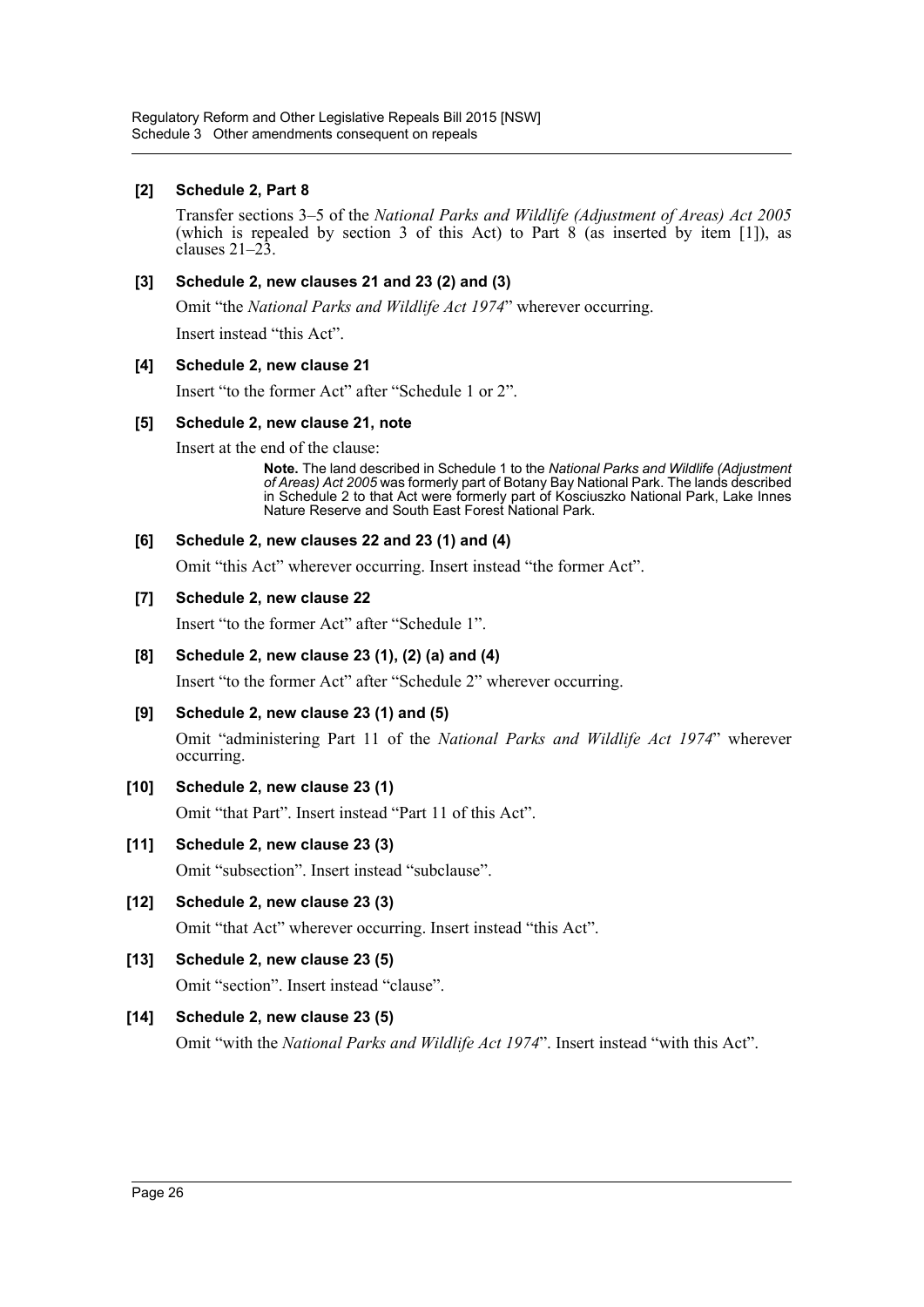#### **[15] Schedule 2, clause 24**

Insert after clause 23 (as inserted by item [2]):

#### **24 Transferred provisions to which Interpretation Act 1987 applies**

Clauses 21–23 re-enact (with minor modifications) sections 3–5 of the former Act and are transferred provisions to which section 30A of the *Interpretation Act 1987* applies.

### **3.6 Supreme Court Act 1970 No 52**

#### **[1] Fourth Schedule, heading**

Omit "**and transitional**". Insert instead "**, transitional and other**".

#### **[2] Fourth Schedule**

Insert at the end of the Schedule, with appropriate Part and clause numbering:

## **Part Provisions consequent on repeal of Transfer of Records Act 1923 by Regulatory Reform and Other Legislative Repeals Act 2015**

#### **Instruments to be registered in office of Registrar-General instead of Supreme Court**

- (1) On and from 1 October 1925, all instruments of any nature that are required by any Act to be registered, enrolled, recorded, filed or deposited in the Court, and that do not relate exclusively to the business of the Court or any suit or proceeding in the Court, are required to be registered, enrolled, recorded, filed or deposited in the office of the Registrar-General in the same manner and form as is required by that Act.
- (2) All such registrations, enrolments, records, filings and deposits are in all respects valid and have the same effect respectively to all intents and purposes as if they had been made, done, had, taken or performed in the Court and the *Transfer of Records Act 1923* had not been passed.
- (3) In this clause, *Court* includes the office of the Master in Equity or any other officer of the Court.
- (4) Subclauses (1)–(3) re-enact (with minor modifications) section 2 (3) and (5) of the *Transfer of Records Act 1923* and are transferred provisions to which section 30A of the *Interpretation Act 1987* applies.